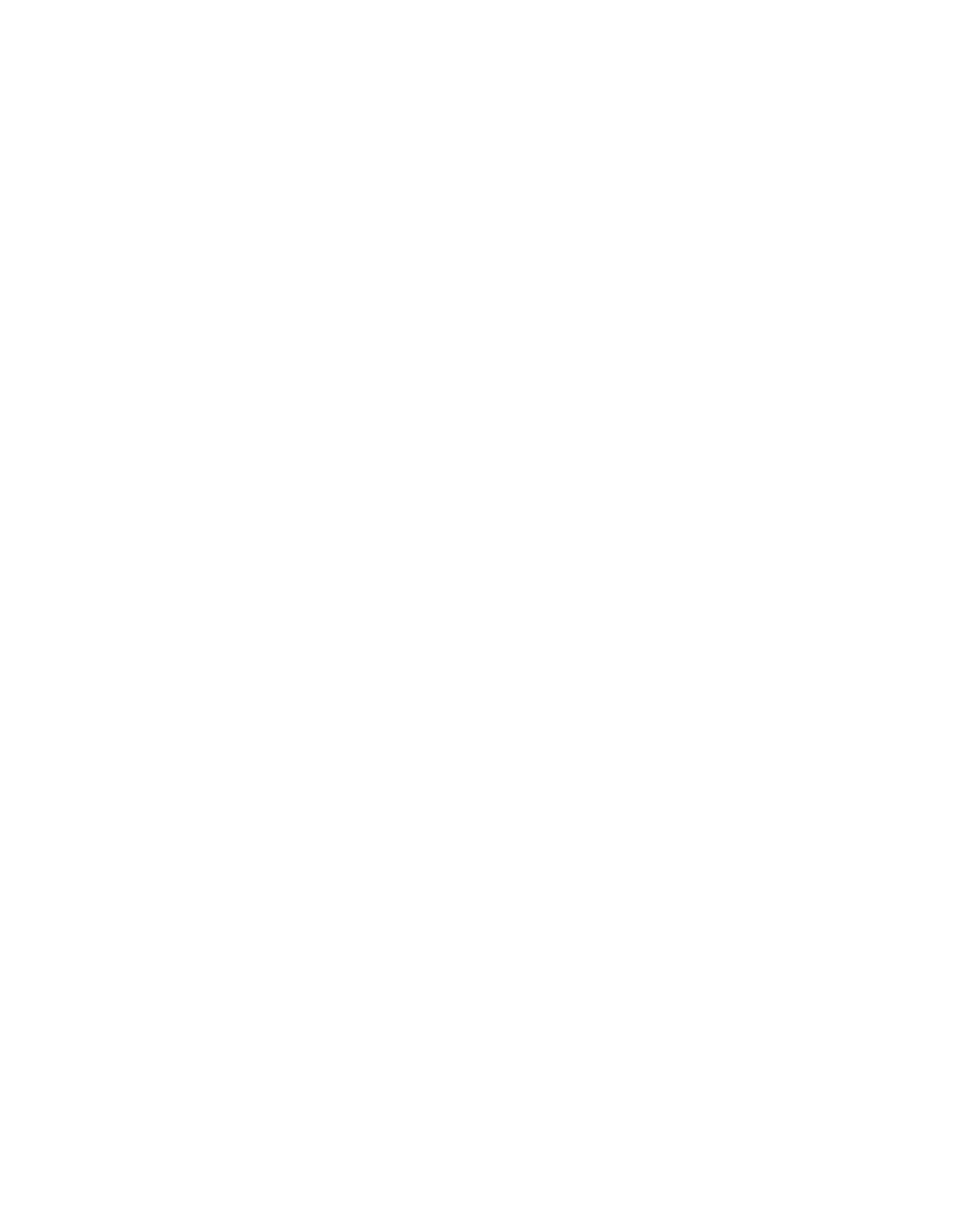**S**

### **TABLE OF CONTENTS**

| <b>PAGE</b><br>1 | 1.0  | <b>INTRODUCTION</b>                                                    |  |
|------------------|------|------------------------------------------------------------------------|--|
| $\overline{2}$   | 2.0  | <b>APPLICABLE LEGISLATION</b>                                          |  |
| $3 - 4$          | 3.0  | <b>DEFINITIONS</b>                                                     |  |
| 5                | 4.0  | <b>CHARACTERISTICS OF WASTEWATER</b>                                   |  |
| 6                | 5.0  | <b>COMMON TYPES OF WASTEWATER MANAGEMENT SYSTEMS</b>                   |  |
| $6 - 7$          |      | 5.1 Septic tanks                                                       |  |
| $8 - 9$          |      | 5.2 Disposal fields                                                    |  |
| 10               |      | 5.3 Aerobic tanks and package treatment plants                         |  |
| 11               |      | 5.4 Holding tanks                                                      |  |
| 11               |      | 5.5 Sewage ejector systems                                             |  |
| 12               |      | 5.6 Privies (outdoor toilets)                                          |  |
| 12               |      | 5.7 Greywater (sullage) pits                                           |  |
| 13               | 6.0  | <b>ALTERNATIVE ONSITE WASTEWATER MANAGEMENT SYSTEMS</b>                |  |
| 14               | 7.0  | <b>REGISTERING AND INSTALLING YOUR SYSTEM</b>                          |  |
| 14               |      | 7.1 Planning and site evaluation                                       |  |
| 14               |      | 7.2 Soil types                                                         |  |
| $14 - 15$        |      | 7.3 Soil analysis and/or percolation test                              |  |
| 15               |      | 7.4 Registration                                                       |  |
| 15               |      | 7.5 Authorization to cover                                             |  |
| 15               |      | 7.6 Minimum parcel size                                                |  |
| 16               |      | 7.7 Red River corridor designated area                                 |  |
| 16               |      | 7.8 Provincial parks and crown land cottage subdivision                |  |
| 16               |      | 7.9 Sensitive areas                                                    |  |
| 16               |      | 7.10 Connection to new or existing wastewater collection systems       |  |
| 17               | 8.0  | <b>OPERATING AND MAINTAINING YOUR SYSTEM</b>                           |  |
| 17               |      | 8.1 Septic tank maintenance                                            |  |
| 18               |      | 8.2 Disposal field maintenance                                         |  |
| 18               |      | 8.3 Why onsite systems fail                                            |  |
| 19               |      | 8.4 Trouble-shooting guide                                             |  |
| 20               |      | 8.5 Homeowner's onsite wastewater management system maintenance record |  |
| 21               | 9.0  | <b>REDUCING YOUR INDOOR WATER USE</b>                                  |  |
| 22               | 10.0 | <b>CONTACT INFORMATION</b>                                             |  |
|                  |      |                                                                        |  |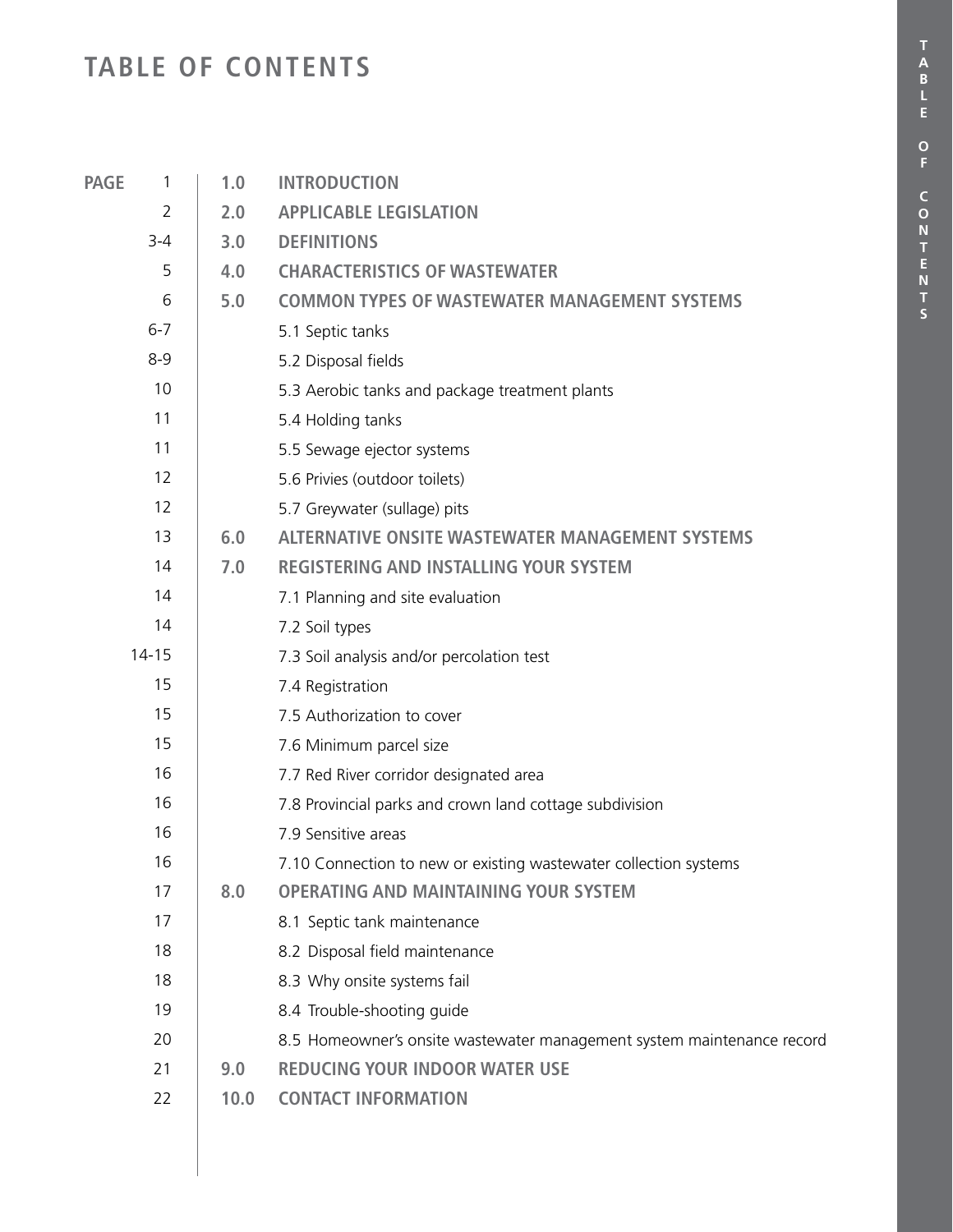### 1.0 **INTRODUCTION**

This manual provides information for homeowners and cottagers about onsite wastewater management systems (OWMS). It includes descriptions of wastewater characteristics, the OWMS commonly used throughout rural Manitoba, as well as important tips on how to operate and maintain these systems.

All OWMS have their limitations, even when constructed in accordance with regulatory requirements and standards of practice. Quality design and installation does not guarantee a trouble-free system. Proper operation and maintenance are equally important in providing an efficient system that will last for many years. A malfunctioning system is not only a major inconvenience and expense for the homeowner, but can also lead to illegal discharge of wastewater into the environment. Wastewater contains many harmful elements. If not properly managed, it can pose a threat to public health and the environment.

Specific sections of the Onsite Wastewater Management Systems Regulation are highlighted throughout this manual. For the link to this regulation, forms and additional information, go to:

#### **www.manitoba.ca/conservation/envprograms/ wastewater/index.html**

When planning your OWMS, you should also consult the local environment officer to see if there are any other applicable regulatory requirements. It's also a good idea to check with municipalities and provincial parks for any additional requirements (if applicable).

Homeowners should hire certified installers to set up their onsite wastewater management systems. A certified installer must have an identification card from Manitoba Conservation. For a list of certified installers, go to:

#### **www.manitoba.ca/conservation/envprograms/ wastewater/industry-group/index.html**

#### **NOTE**

The role of an environment officer is to provide general information on regulations and to assess OWMS proposals to make sure they comply with those regulations. Environment officers do not design systems. The design of an efficient and costeffective OWMS is the responsibility of a certified installer or a qualified designer/ environmental consultant.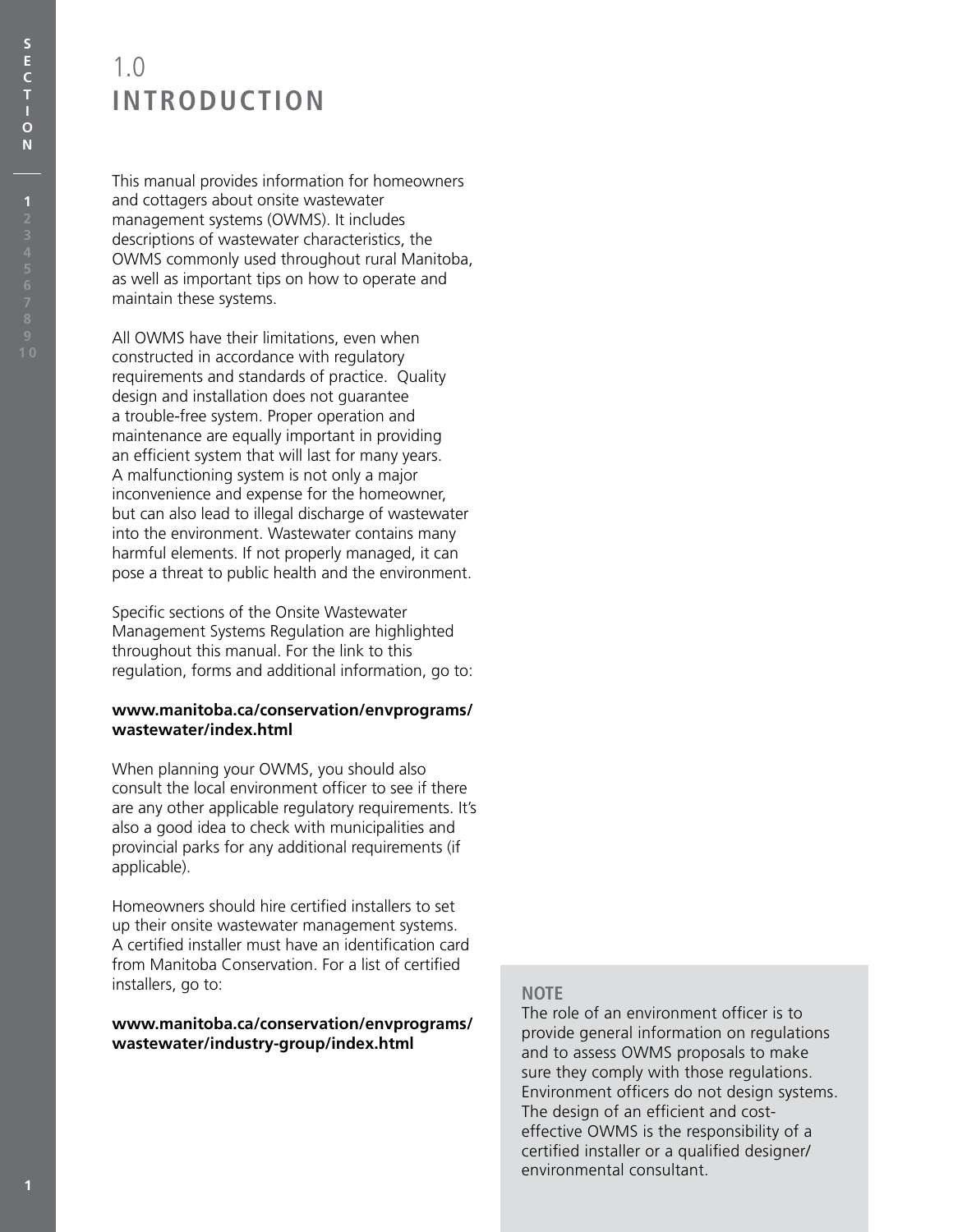**S E C**

### 2.0 **APPLICABLE LEGISLATION**

In Manitoba, the location/siting and installation of OWMS and the management of wastewater are governed by the Onsite Wastewater Management Systems Regulation (MR 83/2003), under *The Environment Act*. The regulation provides criteria for the location/siting and installation of OWMS, and acts to reduce the risk to human health and the environment by preventing human waste from contaminating ground and surface water. The regulation also provides criteria for registration; requirements to connect to wastewater collection systems; requirements for installers, sewage haulers and sewage disposal; and decommissioning out-ofservice systems.

For the link to this regulation, go to:

#### **web2.gov.mb.ca/laws/regs/pdf/e125-083.03.pdf**

The Nutrient Management Regulation (MR 62/2008), under *The Water Protection Act*, prohibits installing or replacing OWMS in certain areas of the province. This is to protect water quality by encouraging responsible nutrient planning, regulating the application of materials that contain nutrients and restricting certain types of facilities in environmentally sensitive areas.

For the link to this regulation, go to:

#### **web2.gov.mb.ca/laws/regs/pdf/w065-062.08. pdf**

Nutrient Management Zone N4 is defined as class 6, class 7 and unimproved organic soils, using the agricultural capability classification from the Canada Land Inventory. Nutrient Management Zone N4 soils are considered to be environmentally sensitive and include landscapes with steep slopes, stable and active sand dunes, marshes, bogs, fens, etc.

Before installing OWMS, you or your designer/ installer must determine if the proposed system is located on land within Nutrient Management Zone N4. Constructing an OWMS on land mapped as being in this zone is prohibited, with the exception of holding tanks and composting toilets.

To find out if your proposed system is within Nutrient Management Zone N4, you'll need to check the agriculture capability classifications. They can be found through the Agri-Maps Map Gallery on the Manitoba Agriculture, Food and Rural Initiatives' (MAFRI's) website:

#### **geoapp2.gov.mb.ca/website/MAFRI/index3. html**

To receive nutrient management zoning information, landowners can contact Manitoba Water Stewardship by email:

#### **nmr@gov.mb.ca**

or phone: 204-945-7096 (in Winnipeg).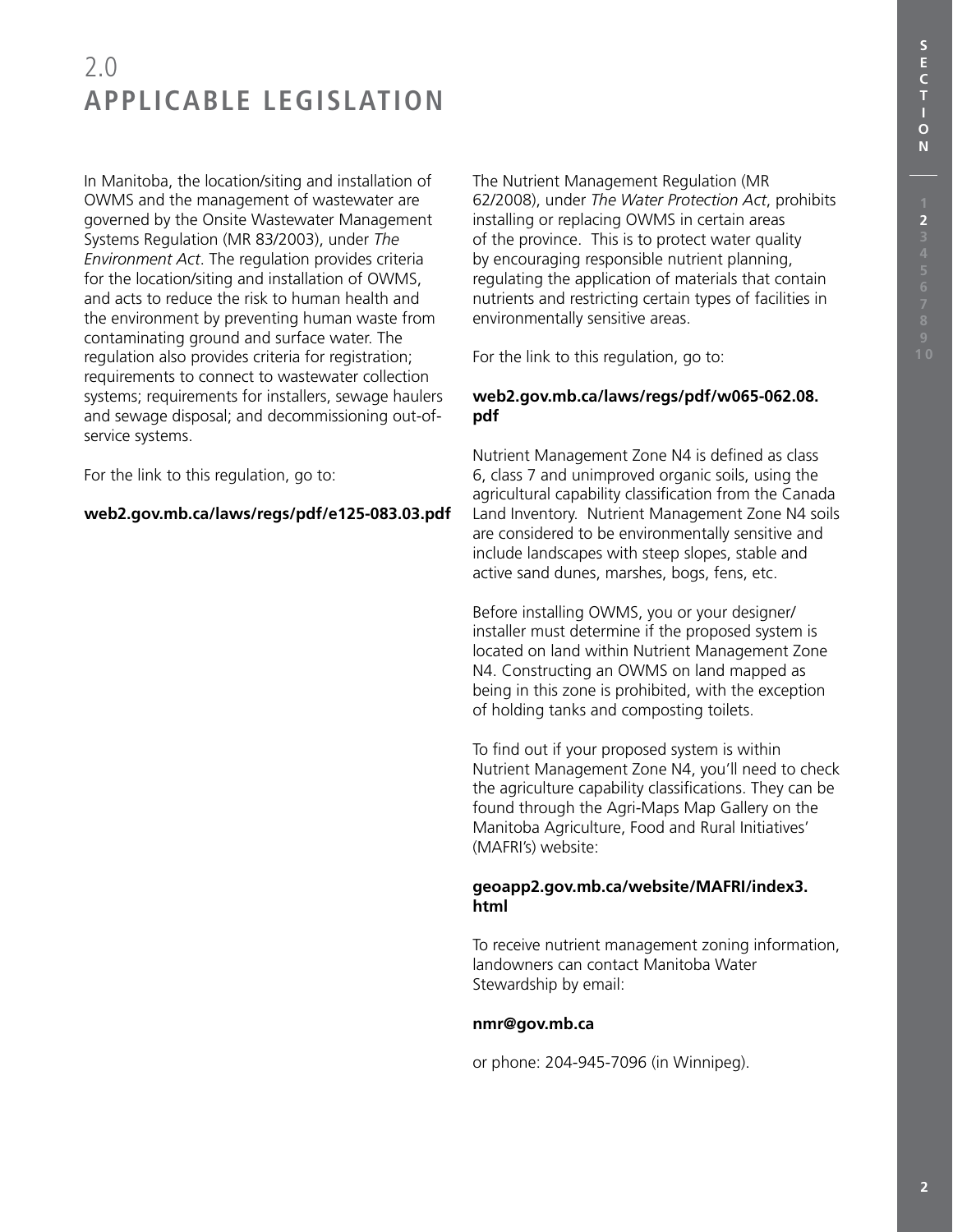### 3.0 **DEFINITIONS**

#### **AEROBIC BACTERIA**

an organism that can survive and grow in an oxygenated environment

#### **biomat**

a bacterial slime layer in the soil below the disposal field that in a properly functioning system is responsible for treatment and reduction of biological solids and pathogens in wastewater effluent discharged into the soil from a septic tank

#### **composting toilet**

a self contained toilet where biological action breaks down organic material and converts it into a compost like substance

#### **decommission (for the purposes of this manual)**

take out of operation and disassemble as required

#### **evapotranspiration**

loss of water by evaporation from the soil and transpiration (release of water vapor) from plants

#### **fecal**

waste product from the digestive tract of animals and humans, expelled during defication

#### **geotextile fabric**

permeable fabric that prevents soil cover from infiltrating into the system

#### **graded stone**

durable, insoluble, decay-resistant, washed rock or stone from one centimetre (0.4 inches) to 7.6 centimetres (three inches) long

#### **greywater**

liquid waste from a dwelling, or other building, produced by things like bathing, laundering, and food preparation, including drainage related to these sources – it specifically excludes sewage and septage

#### **greywater pit**

an excavation filled with graded stone and covered with topsoil for greywater disposal

#### **installer (for the purposes of this manual)**

a person responsible for the installation, repair or modification of an onsite wastewater management system, who is certified by Manitoba Conservation

#### **loading rate**

the amount of liquid the soil can accept, measured in litres/day/m<sup>2</sup> (gallons/day/ft<sup>2</sup>)

#### **low-water use closet**

a toilet that uses less than five litres (one gallon) of water for each flush

#### **onsite wastewater management system (OWMS)**

all or part of a treatment, holding or management system for sewage, wastewater, greywater, wastewater effluent or septage, including:

- an aerobic treatment unit
- a composting toilet system
- a disposal field
- a greywater pit
- a holding tank
- a septic tank
- a sewage ejector

#### **scum**

a layer of impurities that accumulates at the surface of a liquid

#### **secondary treatment system**

a method of sewage treatment that produces a better quality of effluent

#### **septage**

solid material or liquid removed during routine maintenance of a septic tank or an aerobic treatment unit

#### **sewage**

fecal or urinary waste (and other human body and toilet waste), and may include the water used by an OWMS to carry the waste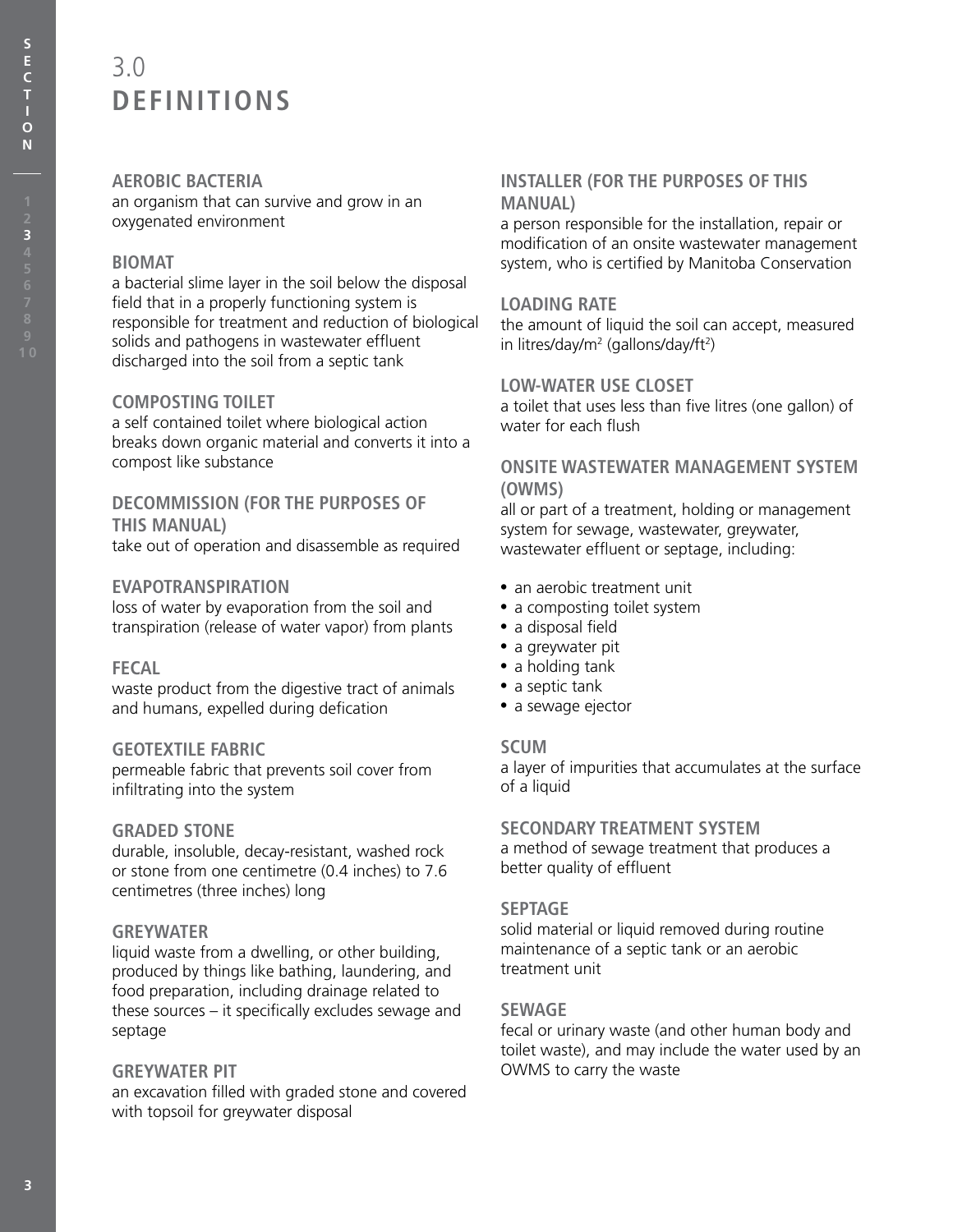#### **sewage hauler**

any person who removes or transports solid or liquid material from an onsite wastewater management system or privy, and is registered with Manitoba Conservation

#### **sludge**

the residual semi-solid material left from the sewage treatment process

**sullage (for the purpose of this manual)** liquid waste from kitchen and bathroom sinks

#### **wastewater** greywater, sewage or both

**wastewater effluent** wastewater, after it's undergone at least one form of physical, chemical or biological treatment

#### **watercourse**

a natural or man-made channel or basin which holds water or in which water flows including a river, stream, creek, rivulet, ditch, lake, pond, slough, reservoir or an intermittent watercourse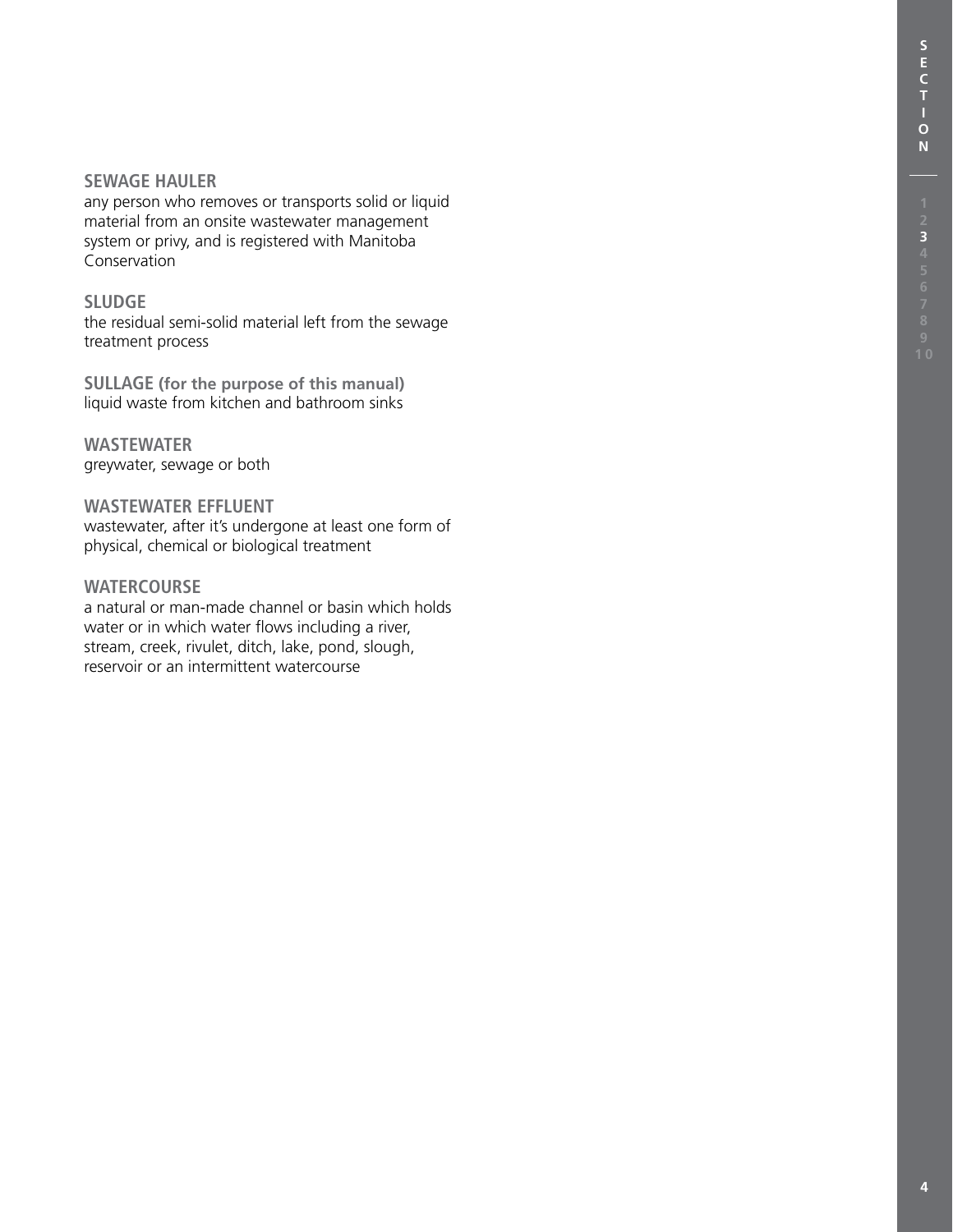### 4.0 **CHARACTERISTICS OF WASTEWATER**

Domestic wastewater contains many contaminants that may pose a threat to human health and the environment if not properly managed.

#### **NITROGEN**

- Nitrogen from human or animal waste, and from fertilizers, can cause health and environmental problems.
- Where drinking water supply comes from groundwater, excess concentrations of nitrates (formed by the conversion of nitrogen to ammonia to nitrates) can cause blue baby syndrome in infants.
- Blue baby syndrome occurs when a lack of oxygen in the blood results in a bluish skin discoloration in infants. Infants can get it by drinking water contaminated with nitrates.
- Ammonia, one form of nitrogen, is toxic/deadly to fish.

#### **PATHOGENS**

- Pathogens are bacteria, viruses or parasites in domestic sewage that cause disease.
- Because finding pathogens in wastewater is difficult, other organisms that show they contain pathogenic micro-organisms (ex: coliform or E. coli bacteria), are measured.
- One hundred millilitres (about half-a-cup) of septic tank effluent contains between one thousand and one million fecal coliform bacteria, and about the same number of viruses.

#### **ORGANIC COMPOUNDS**

- Domestic wastewater contains organic matter that can pollute water bodies and groundwater.
- Bacteria can consume organic matter, but it also reduces the level of dissolved oxygen in water, killing fish and other marine life.
- The depletion, or reduction, of oxygen can clog onsite absorption systems and cause them to fail.
- The biochemical oxygen demand (BOD5) test measures the oxygen-depleting strength of wastewater.
- Excess BOD5 will cause sliming in disposal fields, making the soil harder to penetrate.

#### **Total suspended solids**

- The total suspended solids (TSS) in wastewater means the amount of solid matter that can be removed by filtration.
- TSS is another diagnostic measure that defines wastewater quality.
- The TSS will clog equipment and soil, affecting the efficiency of the treatment of wastewater effluent.

#### **Phosphorous**

- Phosphorous is present in human waste and detergents.
- Phosphorous can cause excessive plant growth (including algae) in ditches, streams, rivers and lakes.
- It is critical to limit the amount of phosphorous released into fresh water bodies.

#### **Other chemicals**

- Household chemicals (ex: cleaners, solvents, perfumes, dyes, medications, preservatives, hair care products, food additives) released into sewage systems are a concern for groundwater contamination. This is because the way soil treats these chemicals is unknown.
- Overuse of these chemicals may kill the bacteria needed for the wastewater management system to operate properly.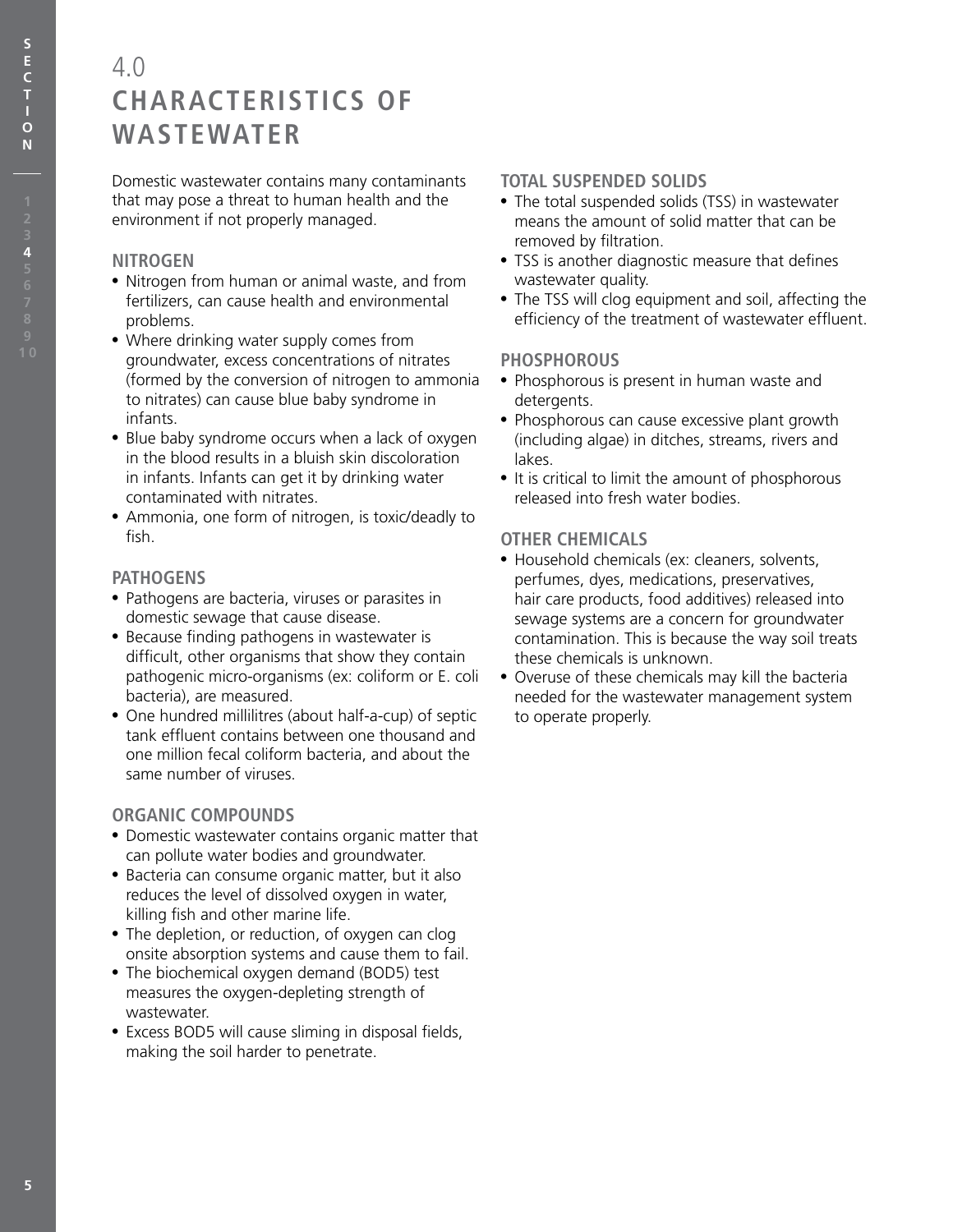### 5.0 **COMMON TYPES OF WASTEWATER MANAGEMENT SYSTEMS**

Several options are available for proper onsite management of domestic wastewater:

- septic tank and disposal field (trench and total area type)
- alternative systems (sand mounds, modified disposal fields)
- aerobic treatment tank, packaged treatment plant or other type of secondary treatment system
- holding tank
- pit, vault and pail privy
- greywater (sullage) pit

The system that would best meet your needs depends on the soil conditions, the wastewater flow, the location of your property (ex: remote site) and site specific conditions. A thorough site evaluation is necessary to choose the system that is best for you – once that is both efficient and cost-effective.

The most common system installed for rural residential dwellings in Manitoba is a **septic tank and disposal field**.

#### 5.1 **SEPTIC TANKS**

A septic tank is a large container made of concrete, fibreglass, polyethylene, or other approved material, that receives wastewater from the plumbing drains of homes and buildings. Septic tanks must be watertight and resistant to corrosion. Pre-fabricated septic tanks must bear a Canadian Standards Association (CSA) stamp.

A septic tank is normally made up of two chambers: the sedimentation chamber and the control chamber (Figure 1). The **sedimentation chamber** is designed to hold at least a day and one-half of wastewater flow, with additional storage capacity for sludge. In this chamber, solids settle and break down into liquids, gases and sludge. This is an important process, because the accumulation of solids, not broken down, would soon fill the tank. Along with the settling of solids, grease and soap scum rise to form an airtight scum layer in the sedimentation chamber. The scum layer is important to maintain an oxygen-free environment in which bacteria digest the sludge.

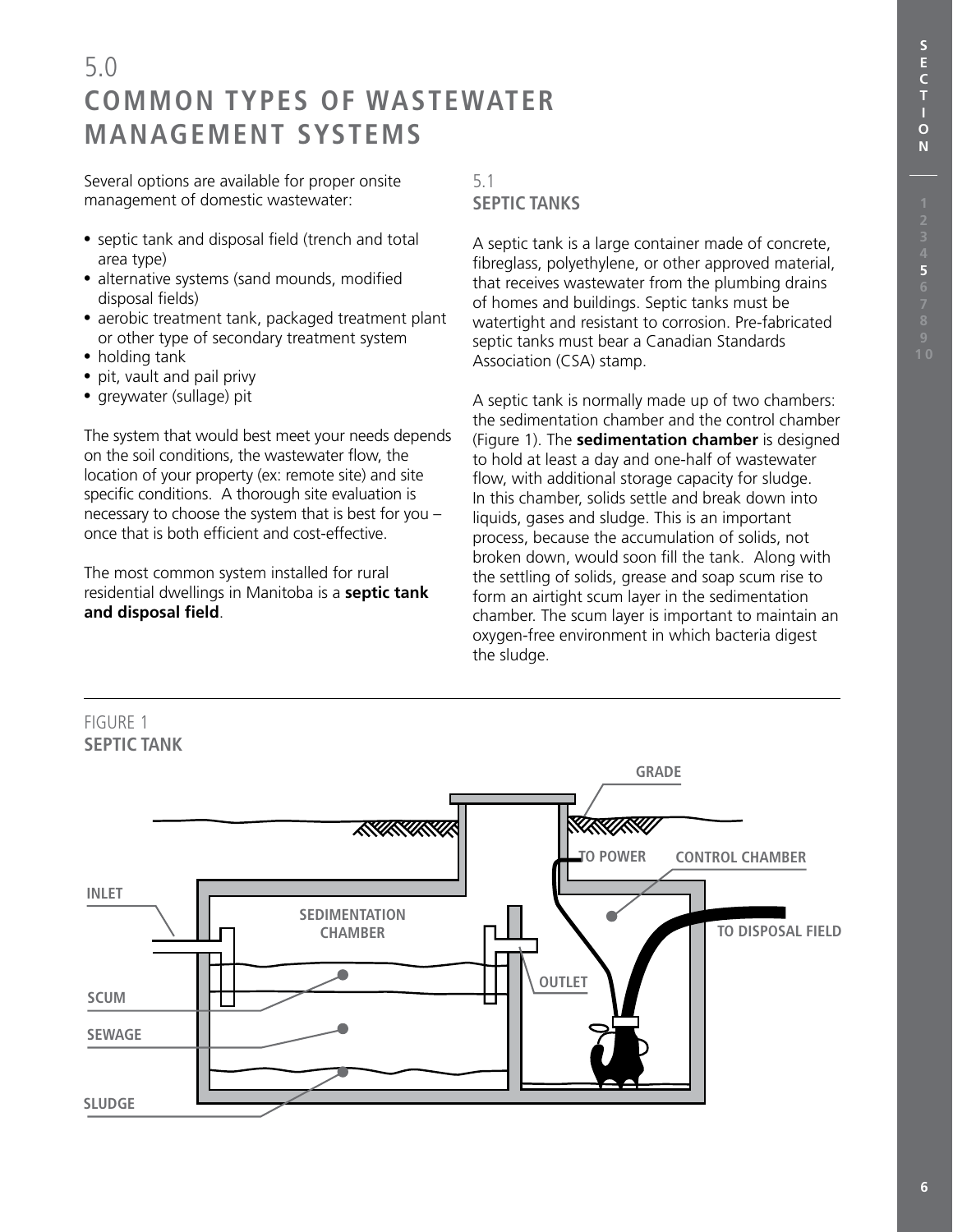As wastewater effluent enters the sedimentation chamber, an equal amount of liquid overflows into the smaller chamber of the septic tank, called the **control chamber**. When the contents of the control chamber reach a pre-determined volume, they are rapidly discharged or pumped through a watertight pipe to the treatment area (usually a disposal field). The rapid and intermittent discharge of liquid provides:

- a more even distribution of wastewater effluent throughout the treatment area
- an important rest period between discharges to allow the treatment area to ventilate
- protection against freezing

#### **THE SEPTIC TANK MUST BE SET BACK AT LEAST:**

**1 metre (3.25 feet)** from a building

**3 metres (10 feet)** from any property boundary

**8 metres (26 feet)** from any well

**15 metres (50 feet)** from a watercourse (excluding a ditch)

**8 metres (26 feet)** from a cut or embankment

**3 metres (10 feet)** from a swimming pool

**3 metres (10 feet)** from a cistern (water holding tank)

**N**

#### **Note**

Sludge and scum must be routinely removed from septic tanks by a registered sewage hauler. Sludge accumulates at a rate of about .06 cubic metres (two cubic feet) per person, per year.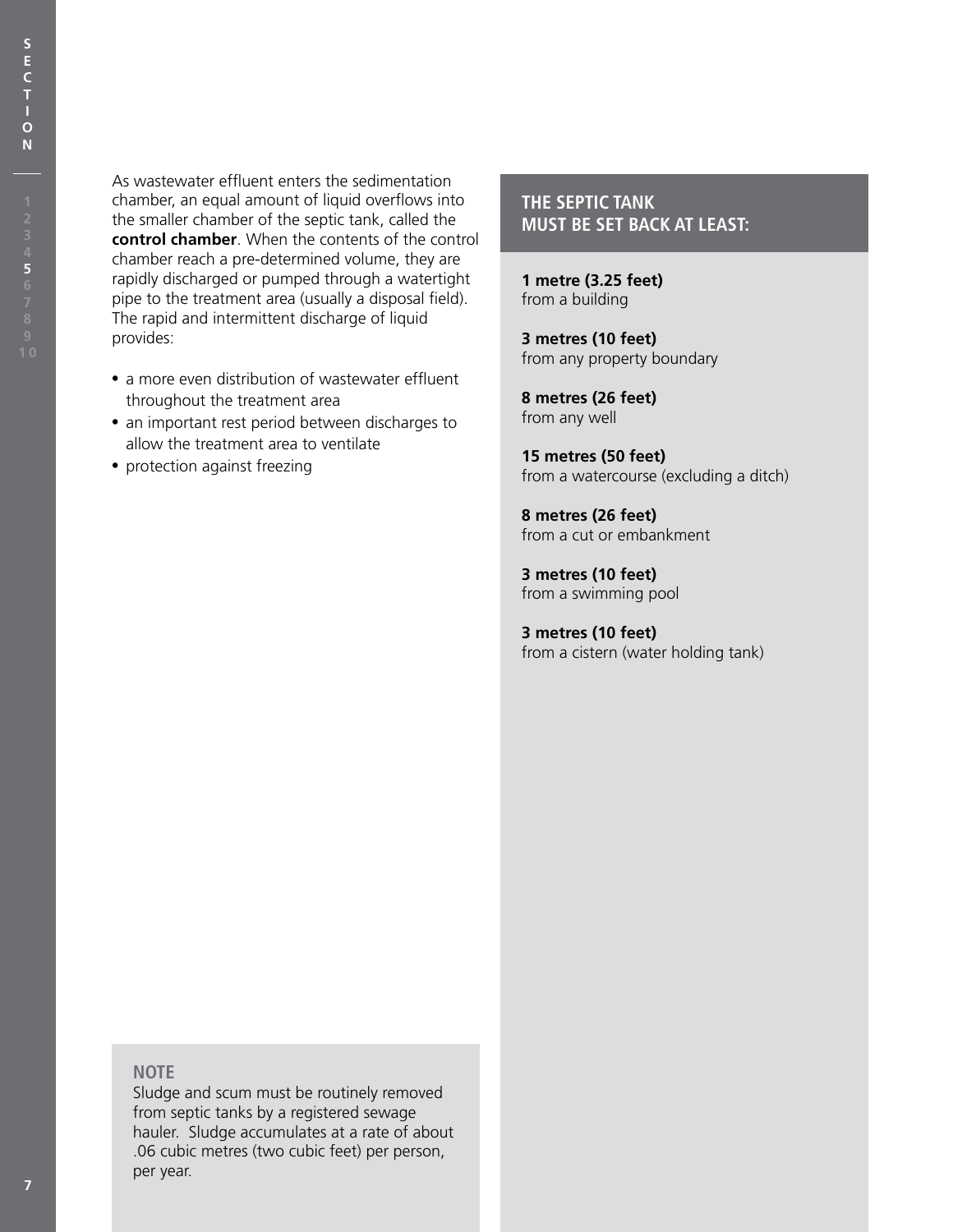**5**

**S**

#### 5.2 **DISPOSAL FIELDS**

The disposal field manages the wastewater effluent discharged from the septic tank. The effluent is naturally treated as it percolates through the soil. The ability of the soil to accept and treat the effluent is based on the soil texture and local groundwater conditions at the depth where the effluent enters the soil. There must be at least one metre (3.25 feet) between the base of the disposal field and the high water table or restrictive layer. The two most common types of disposal fields are the **trench**  and the **total area**. Described below are typical installations; however, sometimes modifications are made to satisfy site-specific requirements.

#### **TRENCH TYPE**

The trench type of disposal field (Figure 2) is made of trenches with a maximum depth of one metre (3.25 feet) and a width of 60 centimetres to one metre (two feet to 3.25 feet). The excavation is then filled with graded stone at least 30 centimetres

#### FIGURE 2 **TRENCH STYLE DISPOSAL FIELD**

(one foot) high. A perforated pipe is laid out in the trenches and covered by 10 to 15 centimetres (four to six inches) of graded stone. The surface is covered with geotextile fabric to prevent soil clogging. Trench-type disposal field designs may incorporate pre-constructed chambers in place of the graded stone. Regardless of whether graded stone or chambers are used, the entire surface of the field must be covered with topsoil, sloped and then seeded with grass. This final step is important because it prevents the field from becoming saturated with surface water and enhances the evapotranspiration of the wastewater effluent.

#### **NOTE**

Greywater is water from bathing, laundering and food preparation. There is a common misconception that greywater does not require treatment – but it does. A greywater disposal field (no toilet waste) must be built to the same design criteria as a standard disposal field, and must be no smaller than 75 per cent of the size required for a standard disposal field.

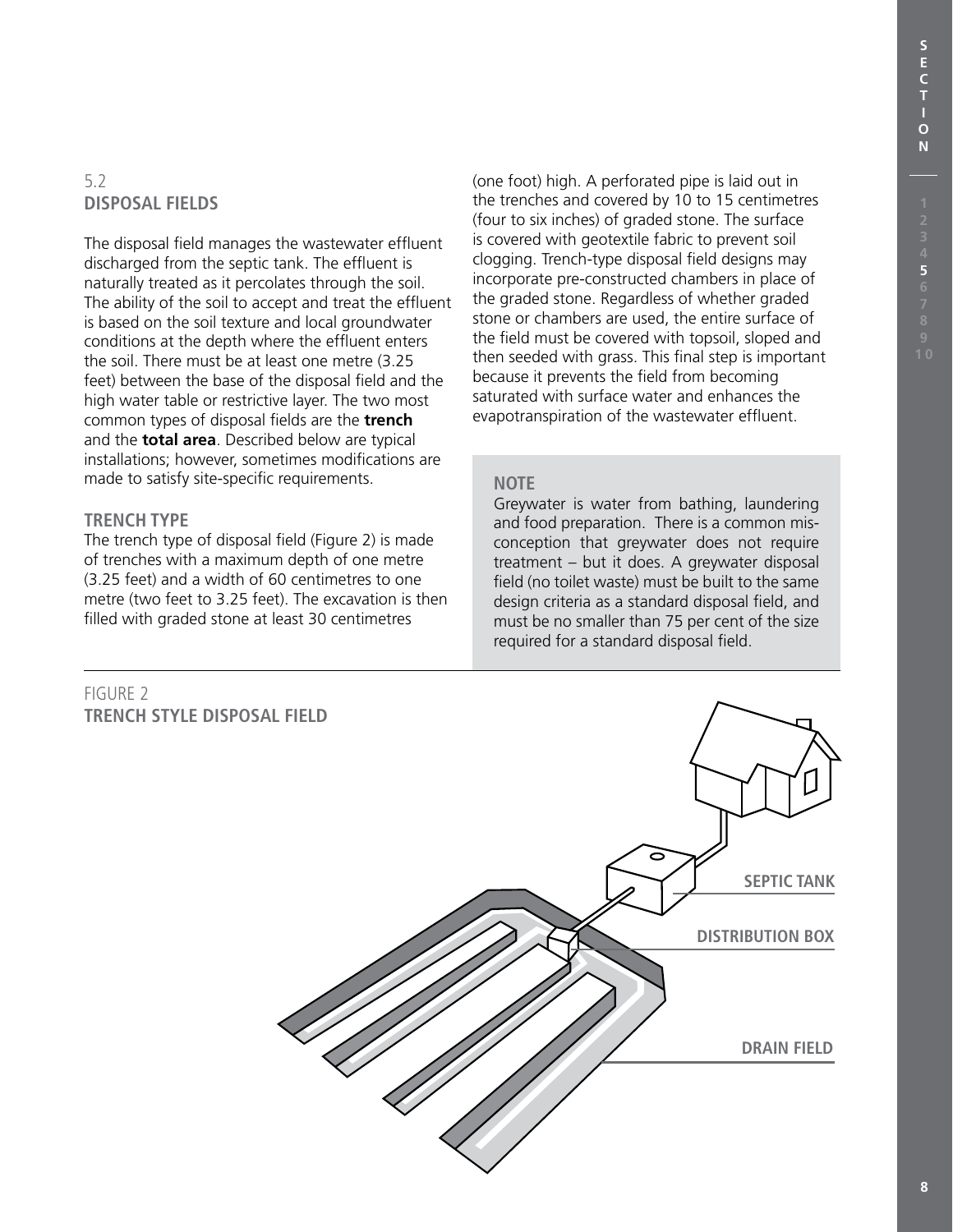#### **Total Area Type**

FIGURE 3

The total area type of disposal field (Figure 3) is constructed by digging a shallow excavation. It should be no deeper than one metre (3.25 feet). The excavation is filled with at least 60 centimetres (two feet) of graded stone to, or above, the level of the surrounding grade. Perforated pipe is laid out from a central distribution box in an evenly spaced pattern.

As with the trench-type field, the perforated pipes in the total-area field are covered with another 10 to 15 centimetres (four to six inches) of graded stone and a layer of geotextile fabric. Finally, the entire surface of the disposal field is covered with topsoil, sloped, then seeded with grass.

The size (area) and type of field are determined by the onsite soil conditions and the number of bedrooms in your dwelling. **For sites not suitable for conventional disposal fields, other onsite wastewater management systems must be considered.**

**TOTAL AREA TYPE DISPOSAL FIELD**

#### **DISPOSAL FIELD MUST BE SET BACK AT LEAST:**

**6 metres (20 feet)** from a dwelling without a basement

**11 metres (36 feet)** from a dwelling with a basement

**30 metres (100 feet)** from a watercourse (excluding a ditch)

**15 metres (50 feet)** from a cut or embankment

**8 metres (26 feet)** from a swimming pool

**8 metres (26 feet)** from water service pipes

**15 metres (50 feet)** from a well (drilled and cased to a minimum of 6m below ground)

**30 metres (100 feet)** from other wells and springs

**8 metres (26 feet)** from any property boundary

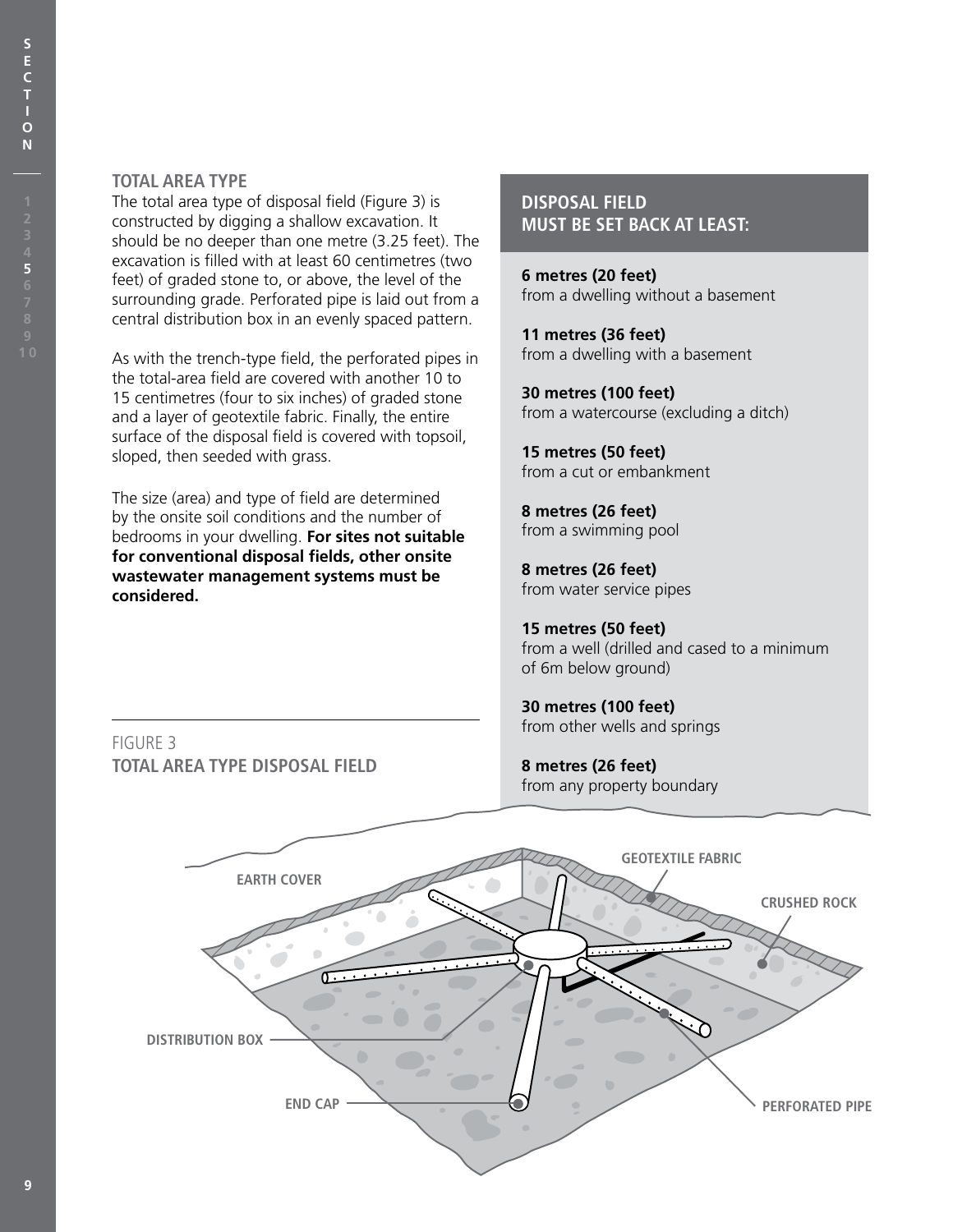**5**

**S**

#### 5.3 **Aerobic Tanks and Package Treatment Plants**

Aerobic tanks (figure 4) and package treatment plants are similar in construction to septic tanks, but the treatment process is quite different. They produce a cleaner effluent and are considered to be advanced treatment systems. In these tanks, air is mixed into the wastewater to promote the growth of oxygen-using aerobic bacteria. A stirring agitator or an air compressor is used to supply oxygen to the aerobic bacteria.

The wastewater feeds the bacteria, which then breaks down complex organic compounds into simpler, harmless ones. The treated effluent is released into a disposal field and final infiltration to the soil. The sludge must be pumped out of the tank regularly by a registered sewage hauler.

The aerobic tank and the package treatment plant require routine maintenance and monitoring by a factory-trained certified installer. Sometimes, annual effluent testing is needed. An analysis must be done by an accredited testing agency and submitted to Manitoba Conservation.

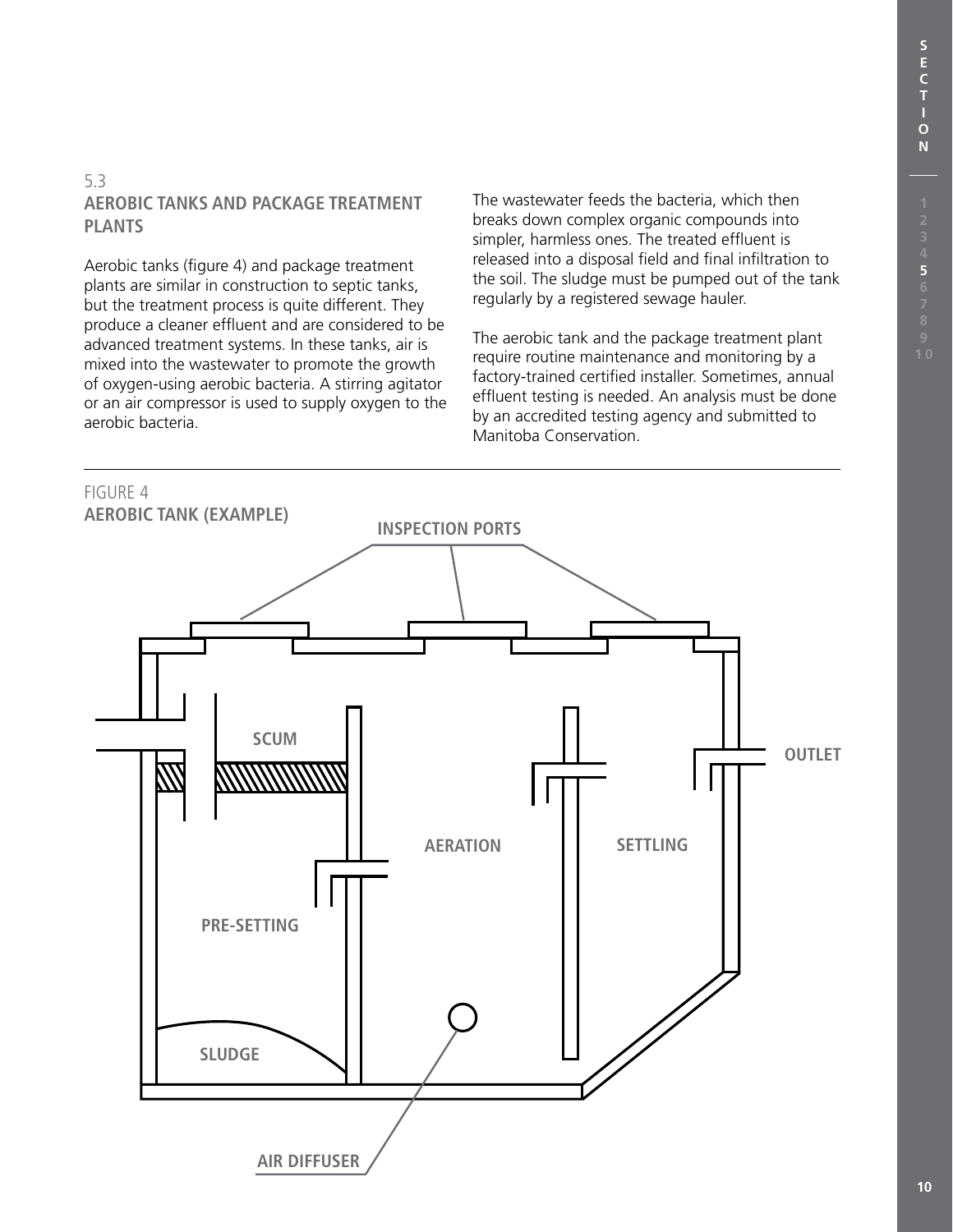**S E C**

#### 5.4 **Holding Tanks**

Holding tanks are commonly used for wastewater collection in cottage country or in areas where disposal fields are not permitted. Holding tanks are normally single-compartment tanks that need to be pumped out regularly by a registered sewage hauler.

A holding tank must be made of concrete, fibreglass, polyethylene or other approved material, and must bear a Canadian Standards Association (CSA) stamp. The minimum total capacity for sewage holding tanks in Manitoba is 4,500 litres (1,000 gallons). If all water closets installed in a building are low-water use toilets (use less than five litres/one gallon per flush), the holding tank may have a minimum total capacity of 3,400 litres (750 gallons).

Holding tanks must be installed with the same minimum setback requirements as septic tanks (page 7) but should also be located where they can be easily accessed by a sewage pump-out truck. A holding tank cannot be installed in areas where pump-out service is not available, or where there are no facilities for the final disposal of the wastewater.

#### 5.5 **Sewage Ejector Systems**

The sewage ejector system consists of a septic tank and pump, an underground pipe extending to the discharge area, and an above-ground discharge point. In this system, the wastewater effluent is sprayed onto the ground surface at the discharge point, where it seeps into the surrounding soil. There will also be some evaporation of the effluent – the amount depends on the outside temperature.

Though not required, it is recommended that a gravel bed surround the discharge point to minimize erosion, open pooling of effluent and odours. The area surrounding the discharge point should also be fenced to keep out children, pets and livestock.

#### **Note**

In Manitoba, the installation of a **NEW** sewage ejector system is not permitted.

The phase-out of existing sewage ejector systems is triggered by the transfer or subdivision of the land on which the sewage ejector system is located. Before a transfer or subdivision of land, the landowner must decommission the sewage ejector system. However, the landowner can obtain a certificate of exemption to maintain the sewage ejector system, as long as its location complies with the requirements as set out in *Schedule E* along with other applicable sections of the regulation.

A person wanting to keep a sewage ejector system would, **before** the transfer or subdivision of land, submit an application to Manitoba Conservation. An applicant is entitled to be issued a certificate of exemption providing the existing sewage ejector system:

a) is not located within:

- a sensitive area listed in *Schedule H* of the regulation
- the Red River Corridor Designated Area
- a provincial park
- a Crown land recreational cottage subdivision
- land classified as soil class 6 or 7 or unimproved organic soil
- b) is located:
	- on a minimum parcel size of four hectares (10 acres)
	- in a place where the wastewater effluent will not run off the property
- c) meets the setback distances as listed in *Schedule E* of the regulation
- d) services a single family dwelling

Applications can also be made requesting an extension of the time available to phase out the ejector or to transfer the responsibility for decommissioning the ejector.

These application forms can be obtained from Manitoba Conservation offices or viewed at:

#### **www.manitoba.ca/conservation/envprograms/ wastewater/index.html**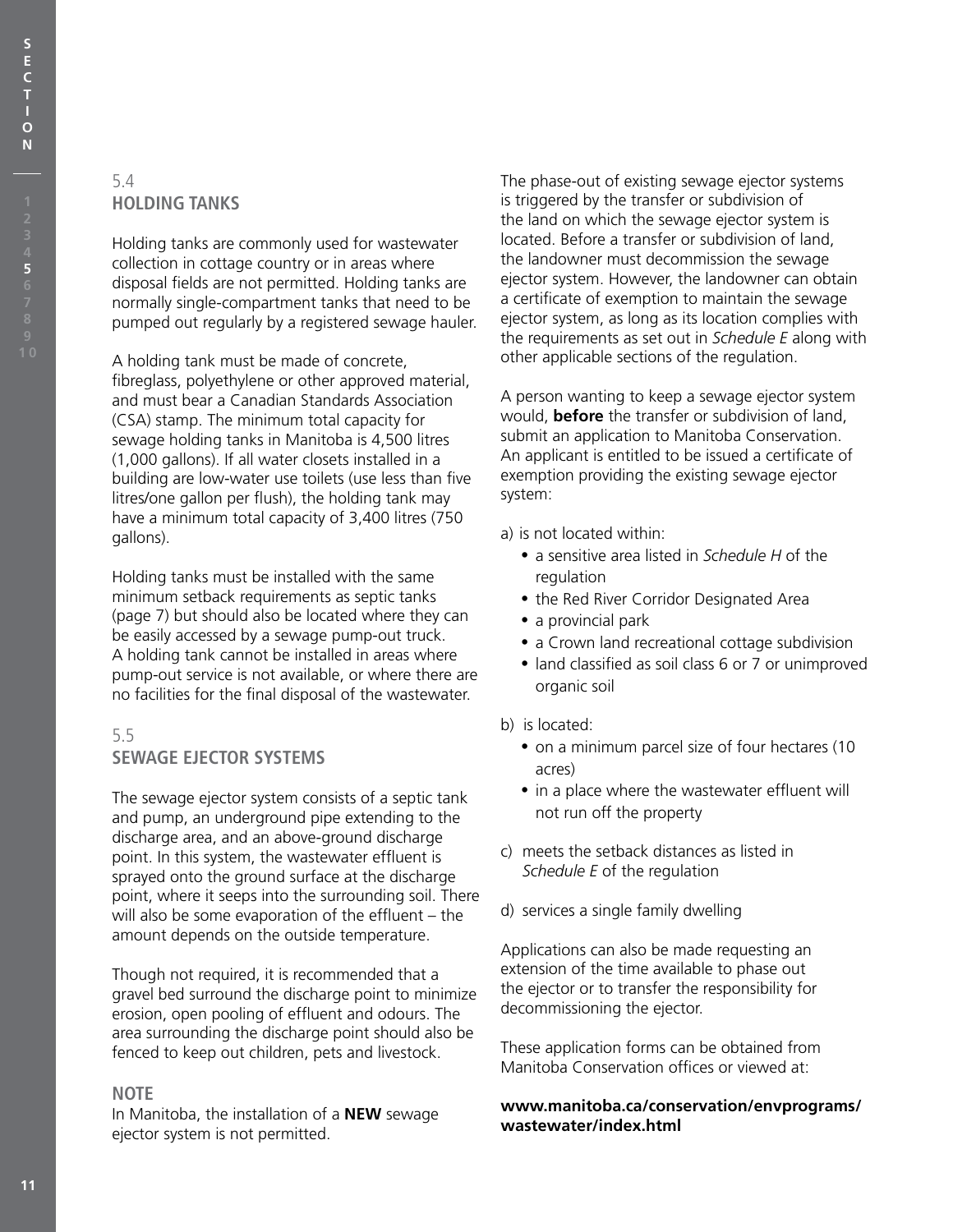**THE DISCHARGE POINT OF A SEWAGE EJECTOR MUST BE SET BACK AT LEAST:**

**60 metres (200 feet)** from any occupied building

**60 metres (200 feet)** from any watercourse (including a ditch)

**60 metres (200 feet)** from a cut or embankment

**60 metres (200 feet)** from a market garden

**60 metres (200 feet)** from a well

**60 metres (200 feet)** from a property boundary

**460 metres (1500 feet)** from the boundary of a city, town, village or hamlet

#### 5.6 **Privies (outdoor toilets/outhouses)**

Privies are normally installed in remote areas or where regular sewage hauling services are not easily accessible. The Onsite Wastewater Management Systems Regulation recognizes three types:

**Pit privy** waste collected in a hole in the ground

#### **Vault privy**

waste collected in a small sealed tank or vault, and pumped out by a registered sewage hauler for final disposal at a treatment facility

**Pail privy** waste collected in a small pail that must be emptied regularly

**A PIT PRIVY MUST BE SET BACK AT LEAST:**

**6 metres (20 feet)** from any habitable building

**15 metres (50 feet)** from a drilled well cased to a depth of no less than 6 metres (20 feet)

**30 metres (100 feet)** from other wells and springs

**30 metres (100 feet)** from the normal high-water level of a watercourse

**3 metres (10 feet)** from any property boundary

**1 metre (3.25 feet)** from the bottom of the pit to the bedrock or normal high water table

**VAULT AND PAIL PRIVIES MUST BE SET BACK AT LEAST:**

**6 metres (20 feet)** from any habitable building

**8 metres (26 feet)** from a well

**15 metres (50 feet)** from the normal high-water level of a watercourse

**3 metres (10 feet)** from any property boundary

5.7 **Greywater (Sullage) Pits**

A greywater pit is simply a covered hole in the ground that is filled with stone. It's used to collect and distribute small volumes of greywater.

**Note**

Greywater pits are only permitted where a building is not serviced by water under pressure.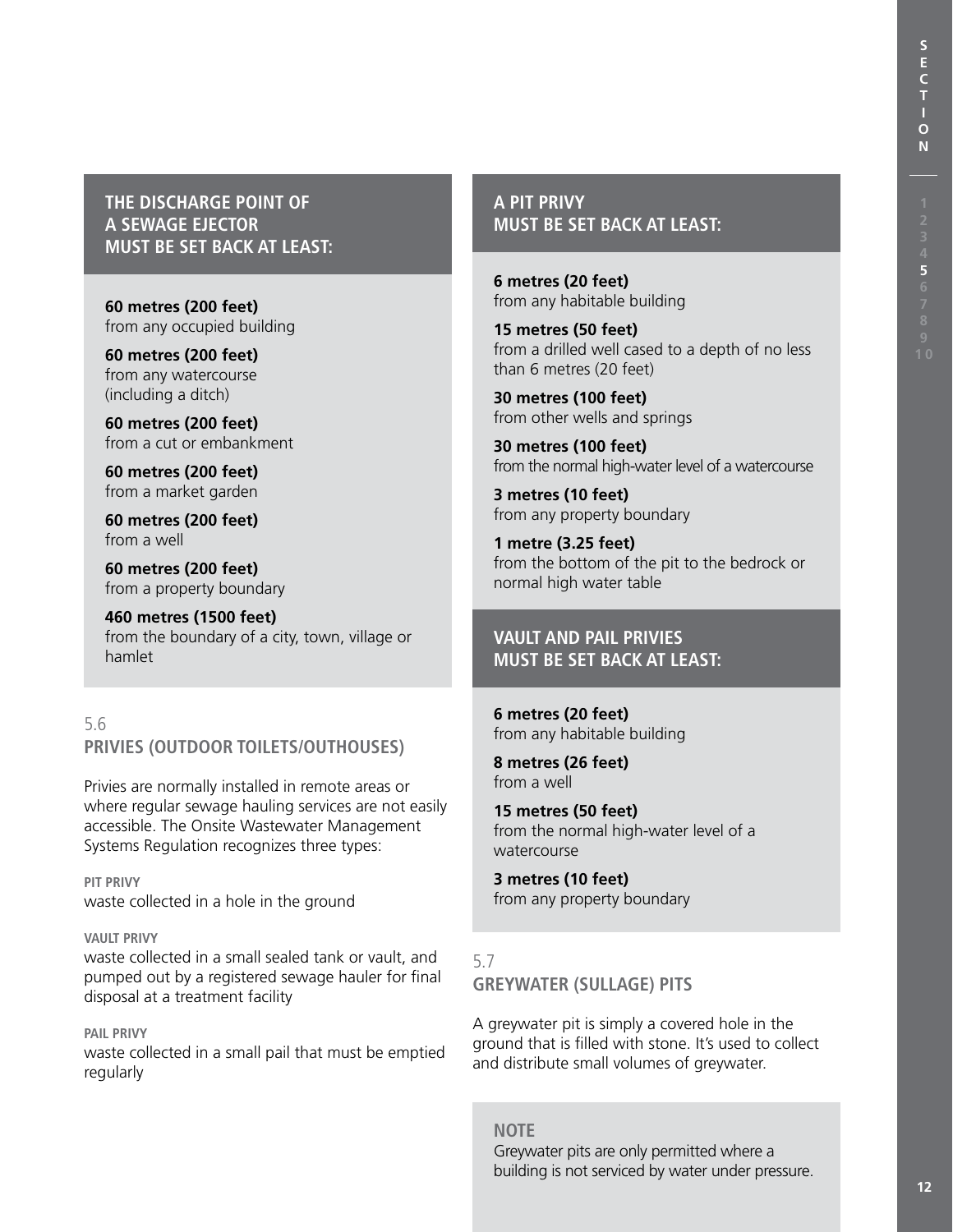### 6.0 **ALTERNATIVE ONSITE WASTEWATER MANAGEMENT SYSTEMS**

There are several alternative, or non-traditional types of OWMS not described by the regulation. Non-traditional systems are installed when a better quality of effluent is desired or when soil conditions are challenging. Other methods of wastewater management include sand treatment mounds, modified disposal fields, filtration of wastewater through peat or synthetic fibres, intermittent sand filters and package treatment plants. If you are considering an alternative system, contact a designer or certified installer to learn more about the specific requirements.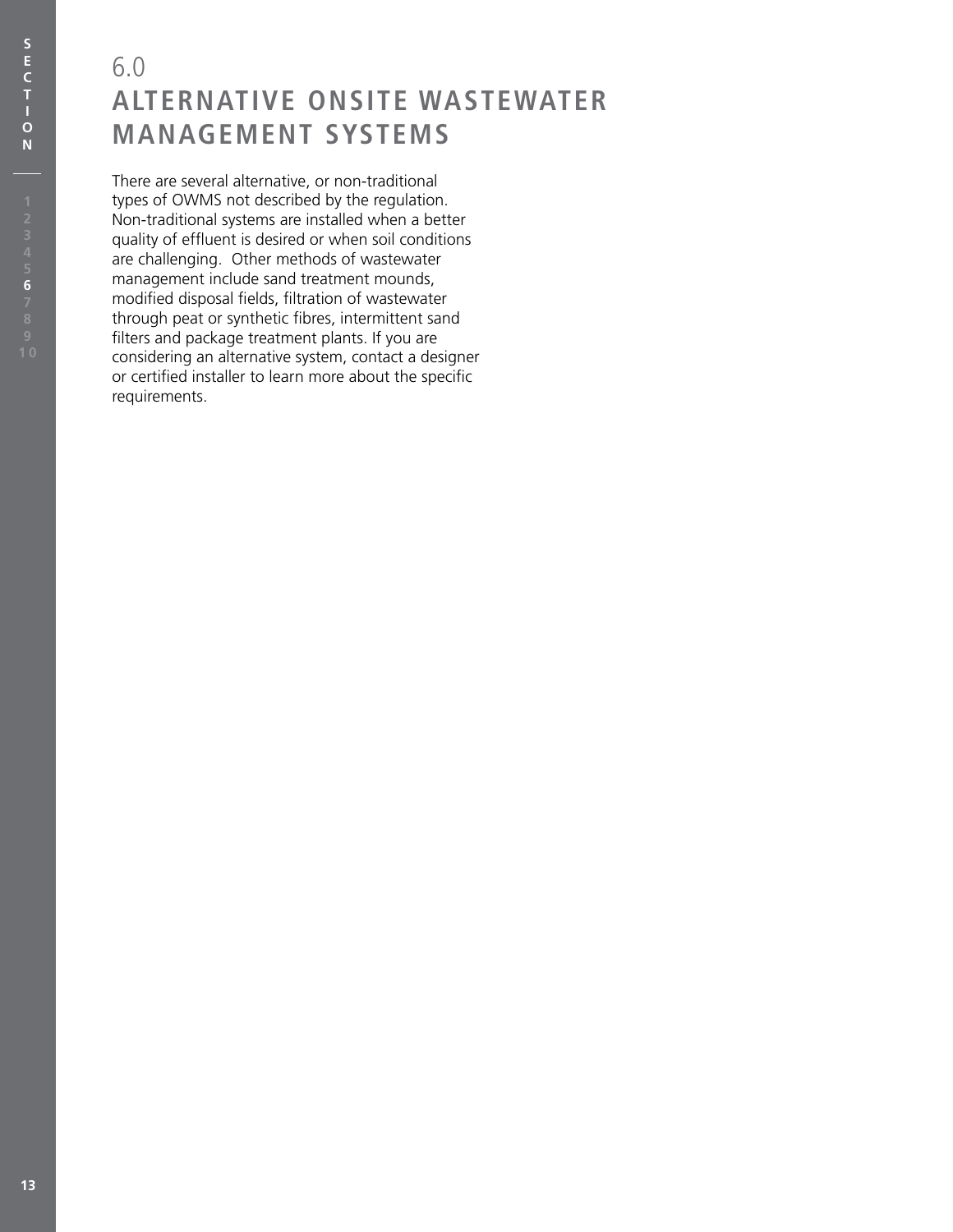### 7.0 **REGISTERING AND INSTALLING YOUR SYSTEM**

#### 7.1

#### **PLANNING AND SITE EVALUATION**

A thorough site evaluation provides the information needed to select the most suitable treatment system among a broad range of design options. The site evaluation helps the owner and installer determine if the size of a property and the onsite conditions are suitable for the type of system being considered. In a site evaluation, the designer or installer should:

- consider how the location of the wastewater management system relates to the legal property description, if there any easements or caveats, the distance to neighbouring properties, improvements and zoning requirements, utilities, setback distance and physical characteristics of the property (ex: vegetation, topography, soils)
- determine if the system can handle the peak wastewater flow. Current and future plans for fixtures and water use must be discussed to ensure the life of the system – its ability to continue providing adequate treatment
- evaluate soil conditions through soil sample analysis and/or percolation tests describing accurate soil descriptions, depth to the normal high water table or to bedrock and noting other limiting factors

#### 7.2 **SOIL TYPES**

Soil testing is required to determine the loading rate and the ability of the soil to accept the wastewater. The soil conditions determine whether a disposal field is permitted on your land, and if so, what type and size it must be. Before approving a registration for an onsite wastewater management system, Manitoba Conservation requires a soils analysis [particle-size analysis ASTM D422-63(2002)]. This will provide information on the soil composition. Other test methods may be requested by environment officers, such as a test pit or percolation test. In all cases, the soil must be sampled in the area where the proposed system will be placed. It is recommended that the designer/ installer take the soil sample and record the soil conditions at the time of sampling.

#### 7.3 **SOIL ANALYSIS AND/OR PERCOLATION TEST**

Soil analyses and percolation tests show the ability of the soil to accept wastewater. To work well, disposal fields rely on both evapotranspiration and percolation into the soil. There are a number of people you can contact to perform soil analyses and/or percolation tests, including installers in your region and engineering consultants.

To install a **traditional subsurface total area field**, the soil analysis application rate must be between:

29.35 and 12.72 litres per day per square metre (L/D/SM)

[0.60 and 0.26 gallons per day per square foot (IGPD/SF)]

or, have a percolation rate between:

4.3 minutes and 23.6 minutes per centimetre

(11 and 60 minutes per inch)

A traditional subsurface total area style disposal field can be installed in soils that range in texture from silty loam to sandy-loam. This type of field cannot be installed in coarse sands with a very fast percolation rate or in clay soils with a very slow percolation rate.

To install a **traditional subsurface trench style field**, the soil analysis application rate must be between:

29.35 and 8.80 litres per day per square metre (L/D/SM)

[0.60 and 0.18 gallons per day per square foot (IGPD/SF)]

or, have a percolation rate between:

4.3 minutes and 31.5 minutes per centimetre

(11 and 80 minutes per inch)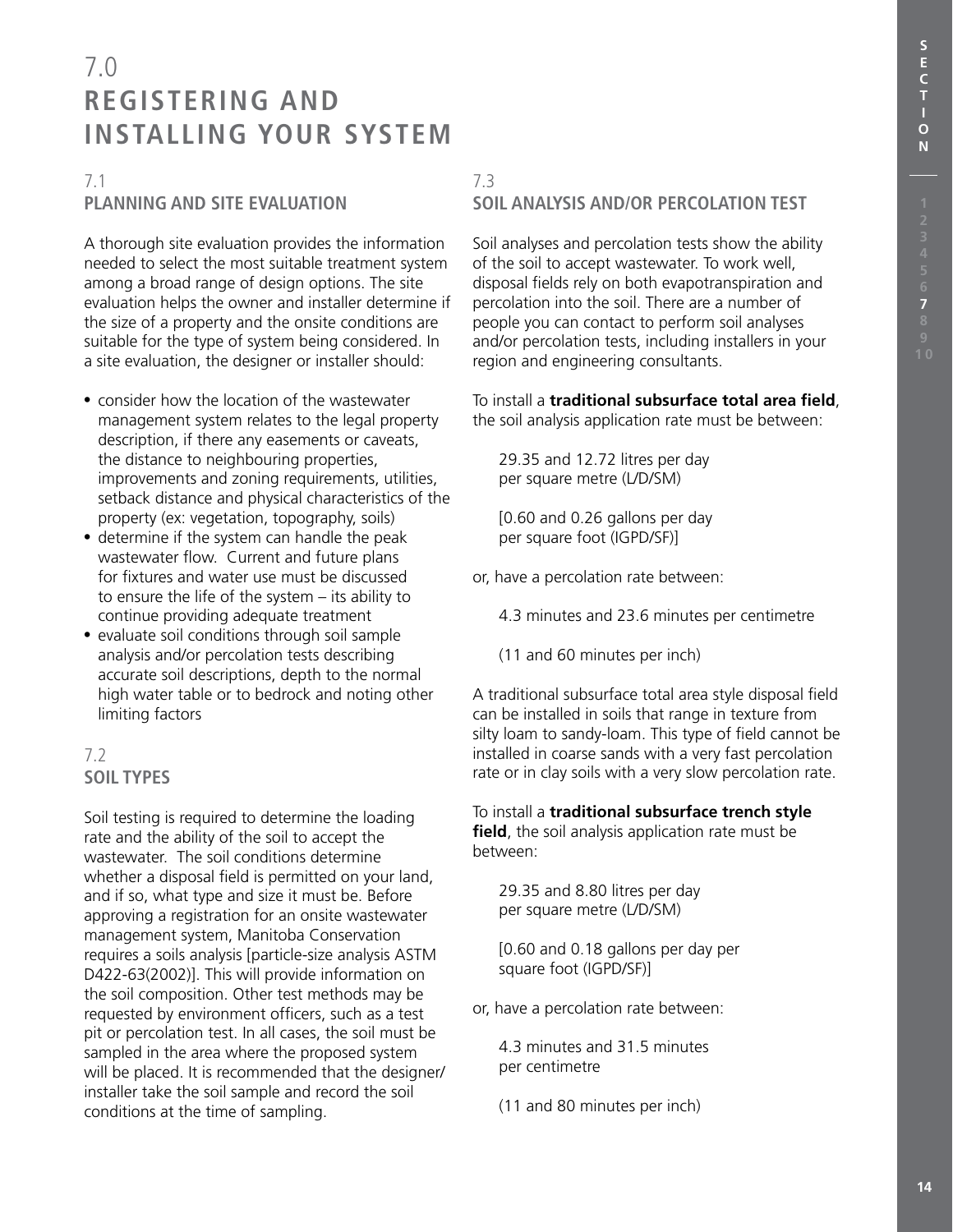**7**

**S E C**

> A traditional subsurface trench style of disposal field can be installed in soils that range in texture from sandy clay to sandy loam. This type of disposal field cannot be installed in heavy clay soil with a very slow percolation rate or in coarse sands with a very fast percolation rate.

#### **If the soil analysis application rate or the percolation rate is greater or less than these ranges, alternative options need to be looked at.**

For information on alternative systems, or soil analyses and percolation tests, contact your OWMS installer or environment officer.

### 7.4 **REGISTRATION**

Onsite wastewater management systems (OWMS) must be registered **before construction, modification** or **replacement**. The application you register is the legal document that provides authorization to begin construction. An application allows environment officers to review the proposed design before construction begins, to make sure it meets the standard of practice and regulations.

To register your system, you must complete an **Application to Register** and submit it to your local environment officer. A site plan, indicating the location of the system and the distances to buildings, property boundaries, wells and watercourses, must accompany the application. Forms and site-plan templates are available at the offices listed on the back cover of this manual. A **registration fee** must also be paid in full at the time of registration. The fee varies with the type of system registered, and is indicated on the application.

A sample application can be found at:

#### **www.manitoba.ca/conservation/envprograms/ wastewater/information/index.html**

The following systems are exempt from the registration requirement and associated fees:

- patent closets
- chemical closets
- composting toilets
- privies (outhouses, outdoor toilets)
- other systems as approved by director

#### **Note**

The completed application to register, and accompanying site plan, with appropriate fee, must be presented by the homeowner or installer at a Manitoba Conservation office. Incomplete forms and site plans will be returned to the applicant for corrections or completion.

#### 7.5 **Authorization to Cover**

When your system is registered, the information will be reviewed by an environment officer to ensure it complies with the regulations. If your system passes, the environment officer will provide the installer with authorization to proceed.

You or your installer must let the local environment officer know when construction will begin, so an inspection can be arranged **before** the system is covered. The installer should provide the environment officer with at least **48 hours notice** to make sure there are no delays in completing your installation.

When the installer receives authorization to cover your system, a copy of the application to register will be returned to the homeowner. This copy and the site plan should be kept and passed on to future owners/users as proof of registration and to identify the type of system installed and its location on the property.

7.6 **Minimum Parcel Size**

The regulation requires that the parcel of land a new disposal field is placed on must be at least 0.8 hectares (two acres) in area and have a minimum site width of at least 60 metres (198 feet).

#### **Note**

It is illegal to proceed with an installation or modification of an onsite wastewater management system without authorization from the director or environment officer.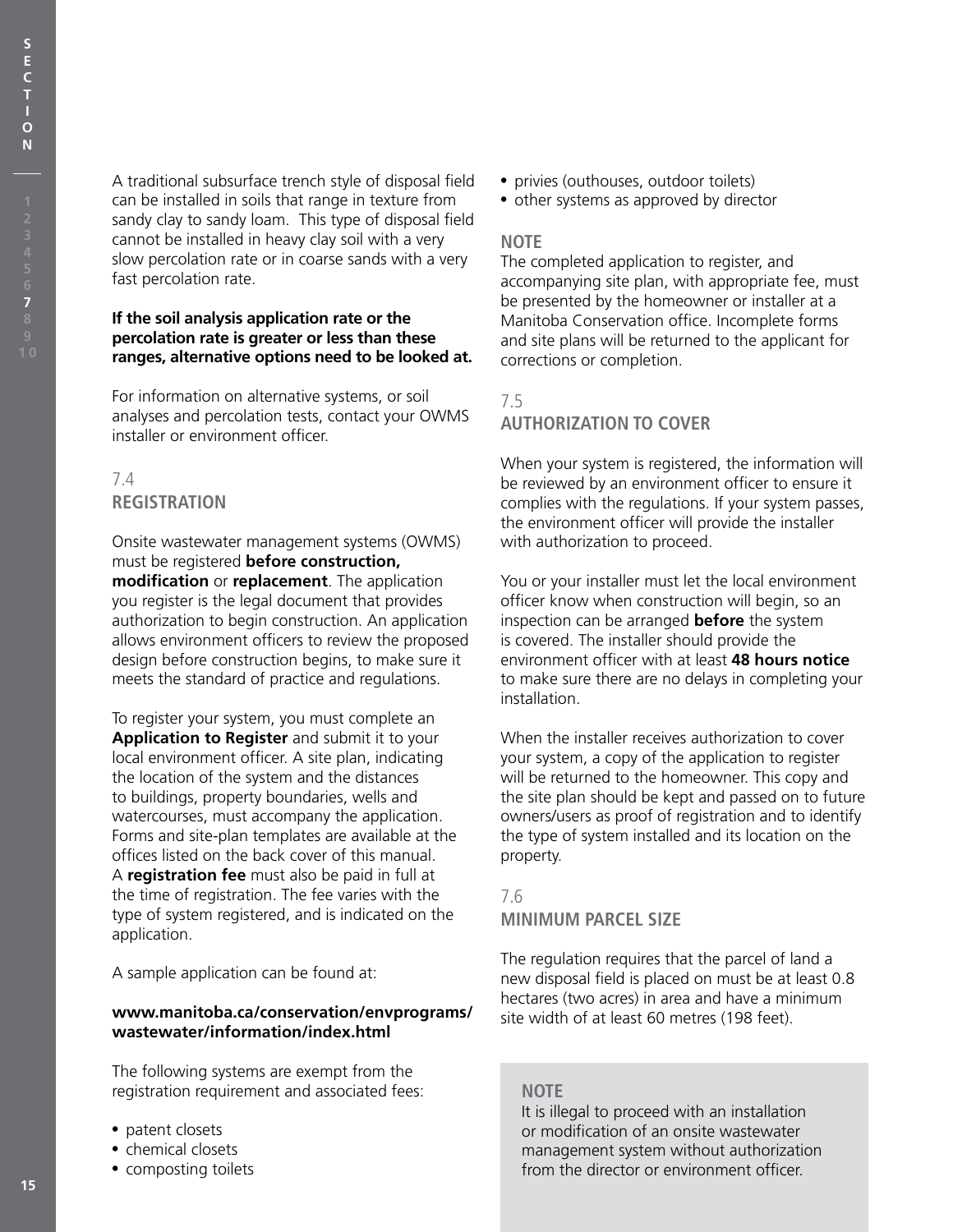#### 7.7 **Red River Corridor Designated Area**

A map of the Red River Corridor Designated Area is found on the last page of this manual and can also be viewed at:

#### **www.manitoba.ca/conservation/envprograms/ wastewater/index.html**

The method of sewage disposal for a **NEW** installation in this area is limited to a holding tank.

The installation of secondary treatment systems will be considered, pending director approval and the timing for proposed municipal sewer system installation.

#### 7.8 **Provincial Parks and Crown Land Cottage Subdivision**

The method of disposal for a **NEW** installation in these areas is limited to a holding tank.

The installation of secondary treatment systems in these areas will be considered if they comply with the minimum parcel size and satisfy the director that the system will not negatively affect the quality of the environment.

#### 7.9 **Sensitive Areas**

*Schedule H* of the Onsite Wastewater Management Systems Regulation designates certain lands as "sensitive areas." On these lands, no one can construct, install, site, locate, replace, expand or modify a disposal field except when approved by the director. To find out if you are in a sensitive area, check the regulation or contact your local environment officer.

#### 7.10 **Connection to New or Existing Wastewater Collection Systems**

The regulation says homeowners serviced by existing or new wastewater collection systems, must connect their wastewater sources to these systems. Once the connection to the wastewater collection system has been made, the onsite wastewater management system must be taken out of service and decommissioned. *Schedule I* of the Onsite Wastewater Management Systems Regulation provides requirements for decommissioning.

A disposal field decommissioning guideline can be found at:

**www.manitoba.ca/conservation/envprograms/ wastewater/information/index.html**

#### **Note**

Secondary treatment systems refer to aerobic treatment units, package treatment plants, biofiltration units and intermittent sand filters.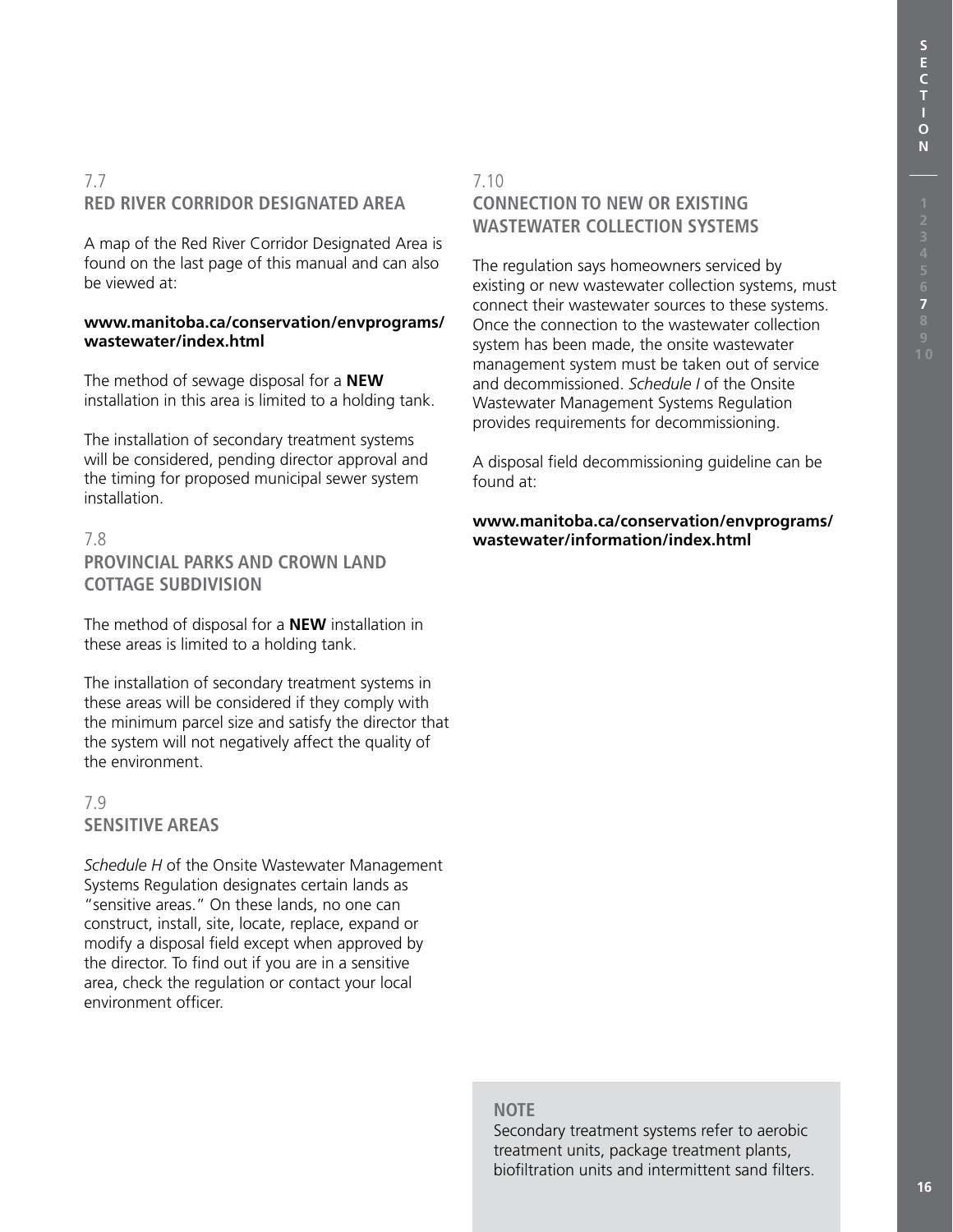### 8.0 **OPERATING AND MAINTAINING YOUR SYSTEM**

#### 8.1 **Septic Tank Maintenance**

- Sludge and scum should be removed from your septic tank every one to three years, depending on the amount of wastewater generated from your home. Sludge accumulates at a rate of about 0.06 cubic metres (two cubic feet) per person per year. An excessive accumulation of sludge in the septic tank may cause solids to overflow into the tank's discharge chamber and into the disposal field, resulting in clogging of the disposal field.
- The sludge layer should not be any higher than one-third the depth of your tank. You should consult with your sewage hauler, or be present when the sludge is being pumped from your tank, to determine if your maintenance schedule is adequate.
- If you have just installed a septic tank for a new home, it should be pumped out within one year following startup. Wastewater from new homes may contain small amounts of paints, stains or other materials that can slow the growth of the bacteria needed to break down the solids in your tank.
- Septic tanks (and holding tanks) such as those servicing **seasonal cottages**, should not be pumped completely dry at the end of the season.
- If a pump is used to move wastewater effluent from your septic tank to the treatment area, installing a filter will protect and prolong the life span of the pump and field.
- • **A septic tank can only handle biodegradable waste.** Do not put fuels, grease, paints, thinners, pesticides, cigarettes, condoms, paper towels, diapers, sanitary napkins, tampons, or other items that do not decompose, into a septic tank.

#### **Note**

Check your local yellow pages under Septic Tanks for a registered sewage hauler near you, or find a list of registered sewage haulers at:

#### **http://www.gov.mb.ca/conservation/ envprograms/wastewater/industrygroup/index.html**

Only registered sewage haulers can remove liquid or solid material from an onsite wastewater management system or privy.

### **IMPORTANT**

### **Never enter your septic tank or holding tank for any reason.**

Toxic gases, like hydrogen sulfide, are often present and may be life-threatening.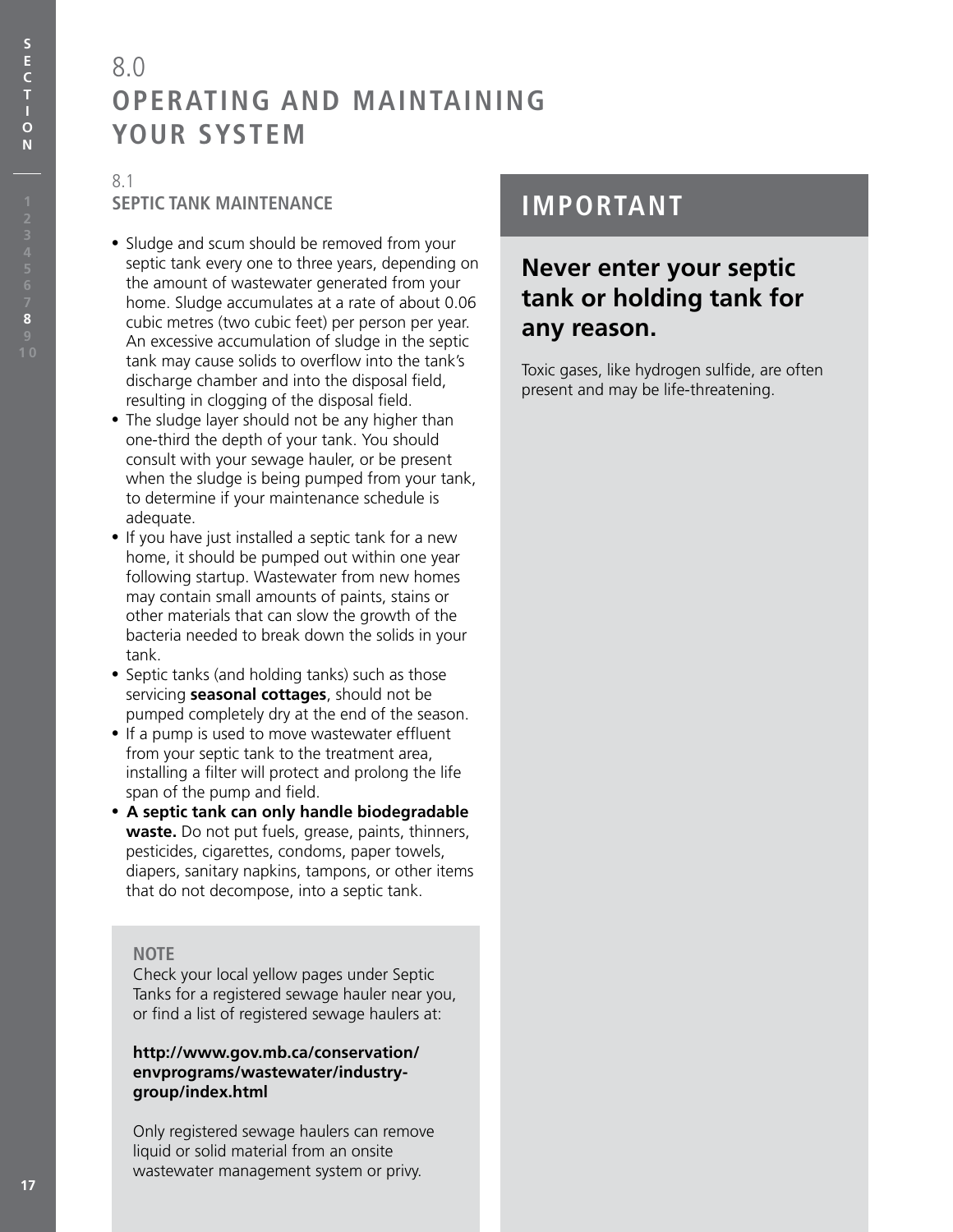**8**

#### 8.2 **Disposal Field Maintenance**

- Manage your water use wisely. Conserving water, and staggering your water use, will put less stress on your disposal field.
- Inspect your field regularly for pooling or other signs that it may be failing.
- Direct run-off from drains, spouts, sump pumps, driveways etc. away from the disposal field area.
- Insulate the disposal field with a layer of straw, at least 30 centimetres (one foot) thick, during the winter months.
- Avoid any activities that may pack down the soil in the disposal field area. Nothing heavier than a riding lawn mower should be allowed on the field. If you are building a new home, rope off the future site of your field to prevent soil getting packed down from vehicles and construction equipment.
- Plant trees and shrubs at a safe distance from the disposal field area. Roots will seek out the moisture and nutrients within the disposal field, and possibly damage the system. Grass **should** be grown over the disposal field area because it encourages evapotranspiration of the effluent.

#### 8.3

#### **Why Onsite Wastewater Management Systems Fail**

**Inadequate Design**

- system not correctly sized
- challenging onsite soil conditions soil percolation rates are too fast or too slow for the type of system proposed
- uneven distribution of wastewater into the disposal field – likely a result of improper installation of pipes and/or distribution box

#### **High Flow and Organic Loading**

- high wastewater flows from occupants (ex: appliances, hot tubs)
- leaking plumbing fixtures
- the addition of fats, oils, grease, meat and vegetable or food products into the system
- use of garburators, which produce high-strength effluent causing thickening of the biomat or anaerobic (absence of air) conditions in the treatment system
- sump pump, hot tub and water softener recharge water is not wastewater – directing it to field will cause premature field saturation

#### **Inadequate Maintenance**

- failure to pump septic tank periodically
- failure to maintain distribution chambers
- failure to service or maintain pumps (when they are part of the system)
- overuse of household chemicals
- failure to have professional maintenance providers inspect your system (once a year for first three years; then once every three years)

#### **Physical Damage to System**

- tree roots
- collapse of tanks, pipes or distribution boxes
- compaction of soils
- corrosion of metals and concrete

#### **Landscape Position**

- surface and groundwater seeping into septic or holding tank, and pump chamber
- high groundwater table
- poor drainage of water from the site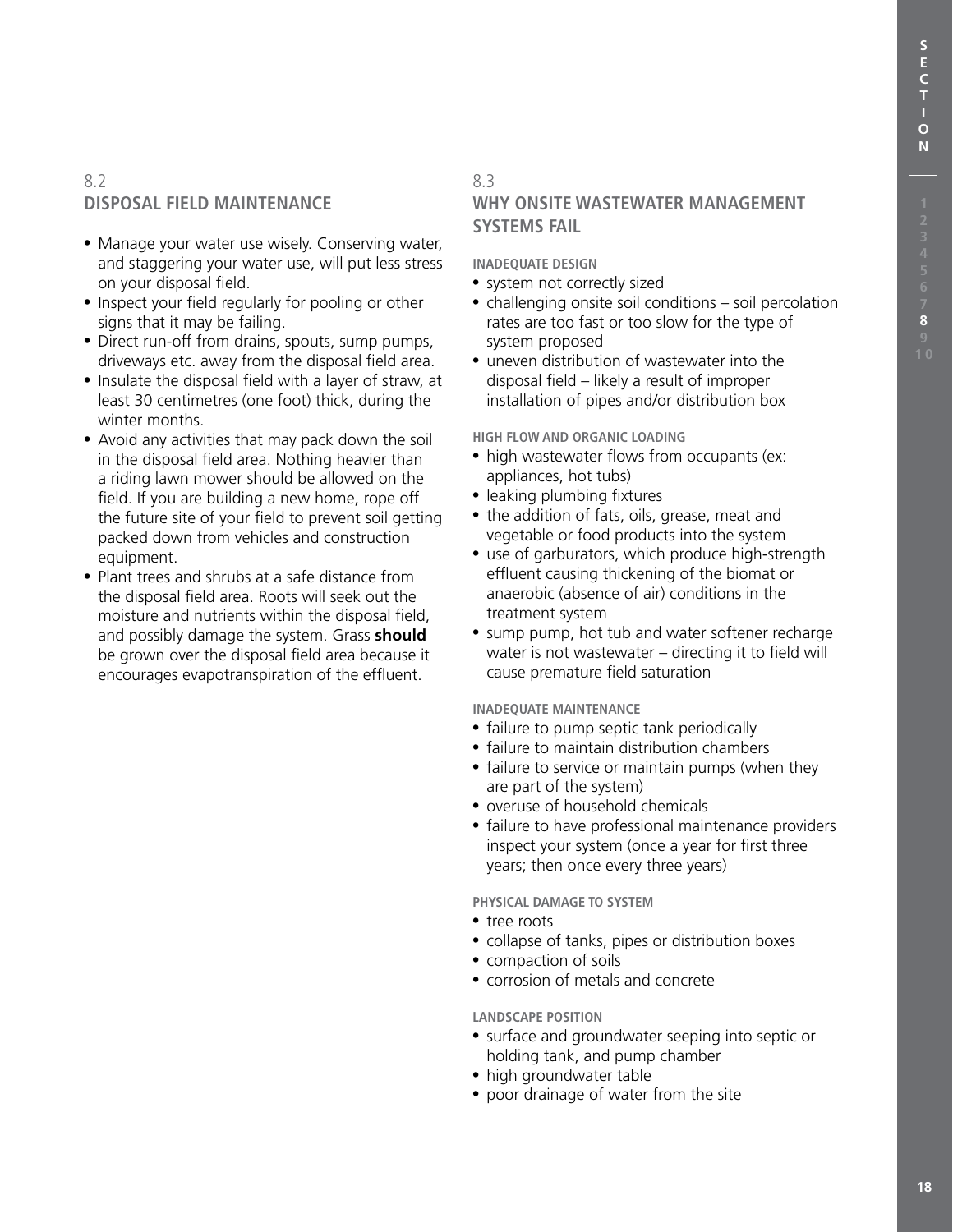#### 8.4 **TROUBLE SHOOTING GUIDE**

| <b>TROUBLE SIGNS</b>                                                                                                                                                              | <b>POSSIBLE CAUSES</b>                                                                                                                                                                                                                                                                                                                 | <b>RECOMMENDED ACTION</b>                                                                                                                                                                                                                                                                                            |  |
|-----------------------------------------------------------------------------------------------------------------------------------------------------------------------------------|----------------------------------------------------------------------------------------------------------------------------------------------------------------------------------------------------------------------------------------------------------------------------------------------------------------------------------------|----------------------------------------------------------------------------------------------------------------------------------------------------------------------------------------------------------------------------------------------------------------------------------------------------------------------|--|
| <b>SEWAGE BACK-UP INTO BUILDING</b><br>Serious health risk - avoid<br>contact with sewage effluent                                                                                | • roots clogging pipes<br>• frozen pipes<br>plumbing blockages<br>excessive water use<br>$\bullet$<br>• pump failure<br>• field saturation                                                                                                                                                                                             | • reduce water use (check for leaking<br>taps or running toilets)<br>• consult a professional installer to<br>inspect your system and clean septic<br>tank if required                                                                                                                                               |  |
| <b>SEWAGE SURFACING IN YARD</b><br>Serious health risk - avoid<br>contact with sewage effluent                                                                                    | • excess water use<br>• system blockages<br>• improper system elevations<br>• system is undersized<br>• pump/controls failure<br>• field saturation                                                                                                                                                                                    | • reduce water use<br>• consult a professional installer and<br>fence off area until problem is<br>resolved                                                                                                                                                                                                          |  |
| <b>SEWAGE ODOUR IN BUILDING</b><br>Toxic gases can cause discomfort<br>and illness                                                                                                | • sewage back-up into house<br>• roof vent is blocked<br>• improper plumbing<br>• sewage surfacing in yard                                                                                                                                                                                                                             | • check and clear roof vent<br>• consult a plumber<br>• consult a professional installer to<br>check pump and clean septic tank if<br>required                                                                                                                                                                       |  |
| <b>SEWAGE ODOUR OUTSIDE</b><br>Major nuisance but not a serious<br>health risk                                                                                                    | • sewage surfacing in yard<br>• tank manhole cover partially or<br>fully open<br>• malfunctioning disposal field                                                                                                                                                                                                                       | • replace and secure manhole<br>• consult a professional installer to<br>repair or replace disposal field                                                                                                                                                                                                            |  |
| <b>CONTAMINATED SURFACE OR</b><br><b>GROUNDWATER</b><br>Serious health risk - ingesting<br>contaminated water can lead to<br>serious illness including dysentery<br>and hepatitis | • sewage discharge to surface<br>• sewage leaching into groundwater<br>broken sewage pipe<br>improper water well construction<br>• inadequate distance between<br>disposal field and water source<br>• inadequate vertical separation<br>between disposal field and<br>groundwater table<br>• contamination from an<br>off-site source | · eliminate improper discharge of<br>sewage<br>• repair broken pipes<br>• repair or relocate water well<br>• if an off-site source is suspected, contact<br>your local environment officer                                                                                                                           |  |
| <b>PUMP ALARM ACTIVATED</b><br>Sewage may back-up into house,<br>solids may enter disposal field                                                                                  | • electrical breaker tripped<br>pump is unplugged<br>• controls malfunctioning<br>• pump failure                                                                                                                                                                                                                                       | • check breaker/electrical plugs<br>• consult a professional to inspect<br>controls and alarm, and possibly to<br>replace pump                                                                                                                                                                                       |  |
| <b>FREEZING OF DISTRIBUTION</b><br>LINES OR DISPOSAL FIELD<br>System may be inoperable                                                                                            | • lack of use<br>low flow rate<br>• foot or vehicle traffic over piping/<br>disposal field<br>• pump undersized<br>improper construction of system<br>• inadequate insulating cover (ex.<br>snow, straw etc.) over field in<br>winter months                                                                                           | • run water into system<br>• increase water use and frequency of<br>pump cycle<br>• fence out traffic<br>increase pump size<br>• apply snow fencing or straw on<br>disposal field in winter months<br>• have a professional check construc-<br>tion and pump out septic tank regu-<br>larly until system is operable |  |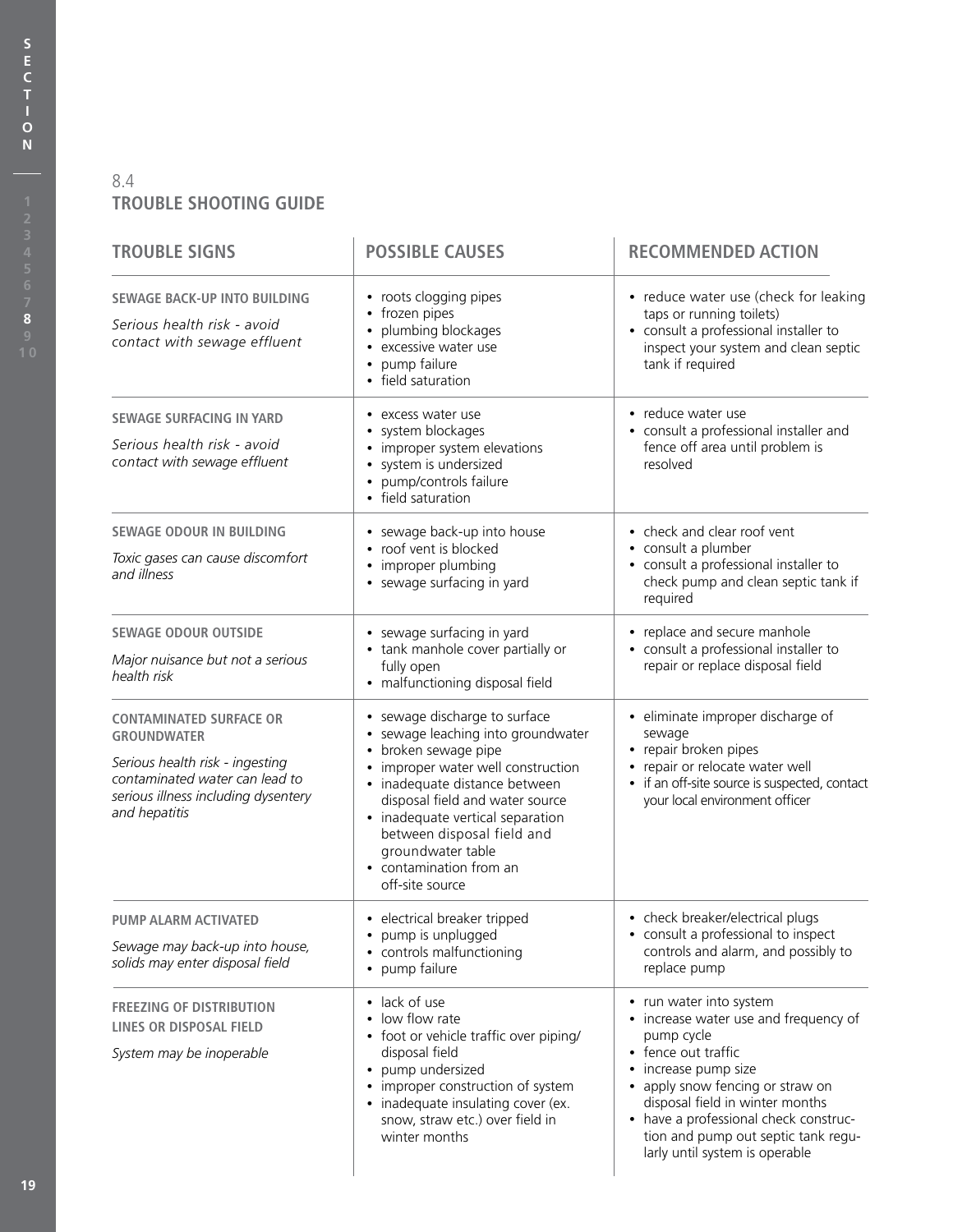#### 8.5 **Homeowner's Onsite Wastewater Management System Maintenance Record**

**Routine inspections and maintenance of your onsite wastewater management system are essential. Poor maintenance or neglect may lead to failure of your OWMS.**

#### **INSTALLER'S NAME:**

**PHONE NUMBER:**

#### **DATE OF INSTALLATION:**

**REGISTRATION NUMBER:**

| <b>DATE</b> | <b>MAINTENANCE COMPLETED</b> | <b>SERVICE PROVIDER</b> | • The sludge and scum should be<br>removed from your tank about  |
|-------------|------------------------------|-------------------------|------------------------------------------------------------------|
|             |                              |                         | every one to three years by                                      |
|             |                              |                         | a registered sewage hauler.<br>The frequency will depend on      |
|             |                              |                         | how much you use it. Check<br>the sludge level in your septic    |
|             |                              |                         | tank once a year to determine                                    |
|             |                              |                         | the frequency of clean-out that<br>is best for your household.   |
|             |                              |                         | Avoid cleaning the tank<br>during winter months (unless          |
|             |                              |                         | absolutely necessary).                                           |
|             |                              |                         | • If you're having trouble<br>with your system, see the          |
|             |                              |                         | Troubleshooting section of                                       |
|             |                              |                         | this document on the preceding<br>page to help determine what    |
|             |                              |                         | services you may need.<br>• Attach the site plan for your        |
|             |                              |                         | OWMS to your maintenance                                         |
|             |                              |                         | record, so all components<br>of your system will be easily       |
|             |                              |                         | located for inspection,                                          |
|             |                              |                         | maintenance or repair.<br>• It's highly recommended you          |
|             |                              |                         | keep this maintenance record<br>and pass it on to future owners/ |
|             |                              |                         | users of the onsite wastewater                                   |
|             |                              |                         | management system. The<br>registration number provides           |
|             |                              |                         | proof of registration according<br>to the Onsite Wastewater      |
|             |                              |                         | Management Systems                                               |
|             |                              |                         | Regulation.                                                      |
|             |                              |                         |                                                                  |
|             |                              |                         |                                                                  |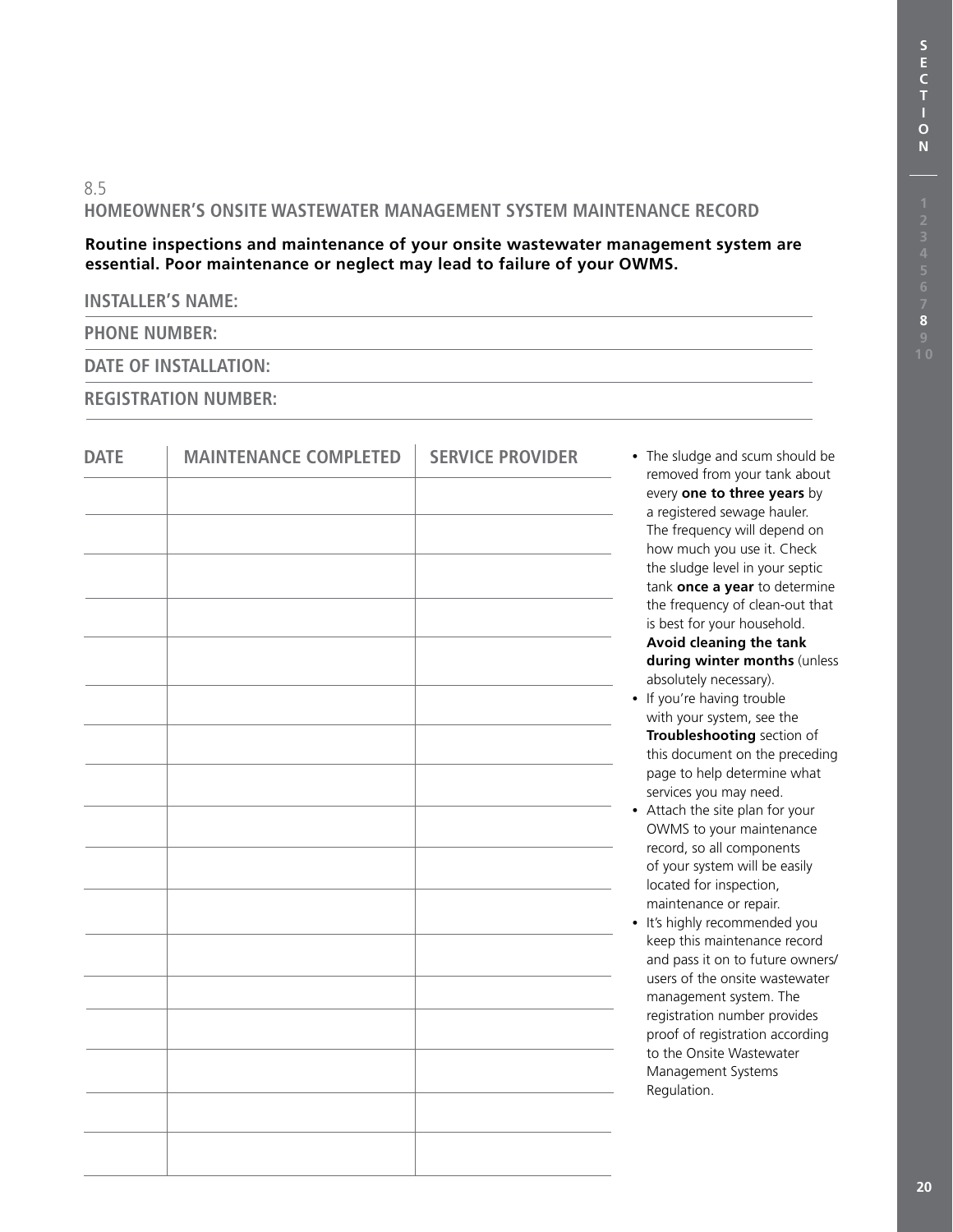### 9.0 **REDUCING YOUR INDOOR WATER USE**

There are a number of good reasons to reduce our indoor water use. Water conservation not only protects our water sources, and delays the need to expand municipal water and wastewater treatment facilities; it also prolongs the life of your onsite wastewater management system.

#### **Leaks**

- A leak of one drop per second wastes 10,000 litres (2,641.72 gallons) of water a year. A toilet that runs after a flush can waste 200,000 litres (52,834.41 gallons) of water a year. Fixing a hot water leak will save energy and water.
- Conduct a periodic leak check at least twice a year on water-using fixtures and appliances, including outside hose connections. Replace worn washers, O-rings and faulty fixtures.

#### **Bathroom**

- Replacing toilets that flush 13 to 26 litres (3.43 to 6.87 gallons) of water with six litre (1.59 gallon) or dual-flush toilets, cuts water use by half or more. Meanwhile, you can reduce a toilet's water per flush by up to 35 per cent by installing early closure devices (don't use bricks, as they break down and pieces interfere with the flapper seal).
- See www.cwwa.ca for toilet performance ratings.
- Don't use the toilet to get rid of trash.
- A partially filled tub uses less water than a long shower; a short shower uses less than a full tub.
- Replace your 20 litre/minute (5.28 gallon/minute) showerhead with a low-flow 9.5 litre/minute (2.51 gallon/minute) showerhead. You'll cut your water use by more than half.
- Make it a habit to finish your shower in under five minutes.
- Install a water-conserving, 3.5 litre/minute (.92 gallon/minute) aerator on your bathroom tap.
- When shaving, rinse the razor in a cup or a partially filled sink instead of letting the tap run.
- Brush teeth using a glass of water to rinse.

#### **Kitchen and Laundry**

- Install a water-saving, nine-litres (2.38 gallons)/ minute aerator on the kitchen tap.
- Use a stopper in your sink or basin when rinsing dishes – don't let the water run.
- Use a stopper in your sink or basin when washing vegetables; then rinse quickly using running water.
- Keep drinking water in the fridge. Wash the container and change the water every few days.
- Thaw food in the fridge rather than under a running tap. This conserves both energy and water.
- Compost organic wastes instead of using a sink garbage disposal.
- Buy a low-water use dishwasher to save on energy, water and detergent costs.
- Wash only full loads of laundry and dishes.
- Front-loading washing machines use less water than top-loading ones. If unavailable, choose a clothes washer with a suds saver and water-saving cycle.

#### **General Water Use**

- Do not discharge backwash from the water softener into the disposal system. The additional water may overtax the system.
- Use water treatments or softening systems only when required. If possible, only use softened water for bathing and cleaning; use un-softened water for cooking, drinking and watering plants.
- Make sure your water softener restarts only when it's completely used up.
- Turn the water system off if you're away for more than a few days.
- Insulate the hot water tank and pipes to reduce the need to run water until it's hot. Install a heat trap on the pipe above your water heater to save energy and water.
- Know the locations of your sink, toilet and main shut-off valves, in case a pipe or water heater bursts, and so you can turn off the water when you're away.
- If your water pipes tend to freeze, do not let the tap run continuously. This wastes water and overloads sewer systems. Instead, install heat tape or connect a pump-back reservoir system. Discuss options with your plumber or electrician.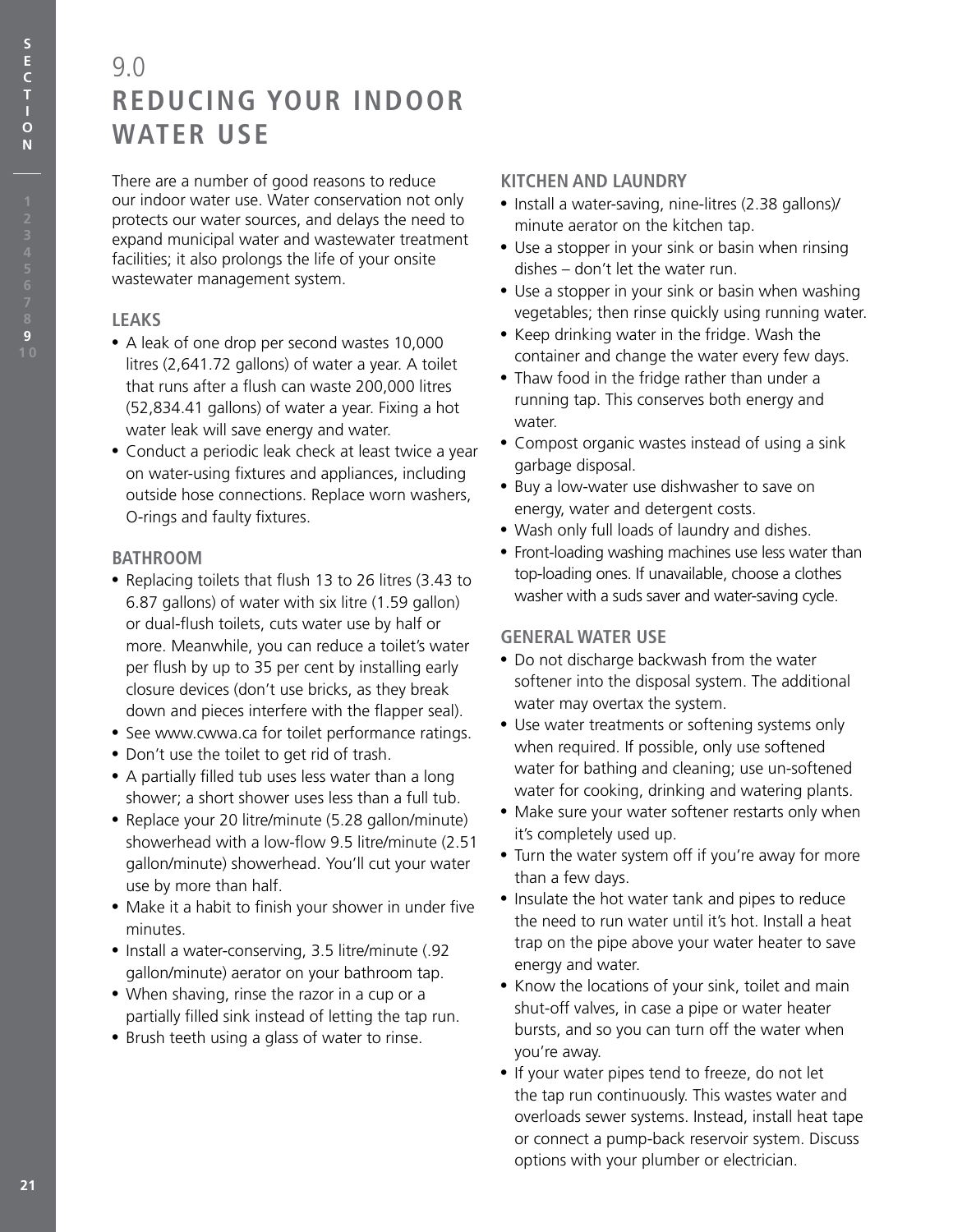## 10.0 **CONTACT INFORMATION**

#### **Manitoba Conservation** Environmental Services Onsite Wastewater Management Systems Program

1007 Century Street Winnipeg MB R3H 0W4 Ph: 204-945-2970 Fax: 204-948-2420

Pour obtenir une version française de ce document, veuillez communiquer avec le bureau mentionné ci-dessus.

#### **www.manitoba.ca/conservation/envprograms/wastewater/index.html**

#### **Manitoba Conservation Regional Offices**

#### **Brandon**

1129 Queens Avenue Brandon MB R7A 1L9 Ph: 204-726-6064 Fax: 204-726-6567

**Dauphin** 27-2nd Avenue SW Dauphin MB R7N 3E5 Ph: 204-622-2030 Fax: 204-638-8626

#### **Lac Du Bonnet**

(Hwy 502 & Park Avenue) P.O. Box 4000 Lac du Bonnet MB R0E 1A0 Ph: 204-345-1444 Fax: 204-345-1415

#### **Portage la Prairie**

25 Tupper Street N Portage La Prairie MB R1N 3K1 Ph: 204-239-3608 Fax: 204-239-3215

#### **Selkirk**

Lower Level 446 Main Street Selkirk MB R1A 1V7 Ph: 204-785-5030 Fax: 204-785-5024

#### **Steinbach**

Unit B-284 Reimer Ave Steinbach MB R5G 1N6 Ph: 204-346-6060 Fax: 204-326-2472

#### **The Pas**

P.O. Box 2550, 3rd Street & Ross Avenue The Pas MB R9A 1M4 Ph: 204-627-8499 Fax: 204-623-1773

#### **Thompson**

P.O. Box 32, 59 Elizabeth Drive Thompson MB R8N 1X4 Ph: 204-677-6857 Fax: 204-677-6888

#### **Winkler**

555 Main Street Winkler MB R6W 1C4 Ph: 204-325-1750 Fax: 204-325-1758

#### **Winnipeg**

Ste. 160, 123 Main Street Winnipeg MB R3C 1A5 Ph: 204-945-7043 Fax: 204-948-2338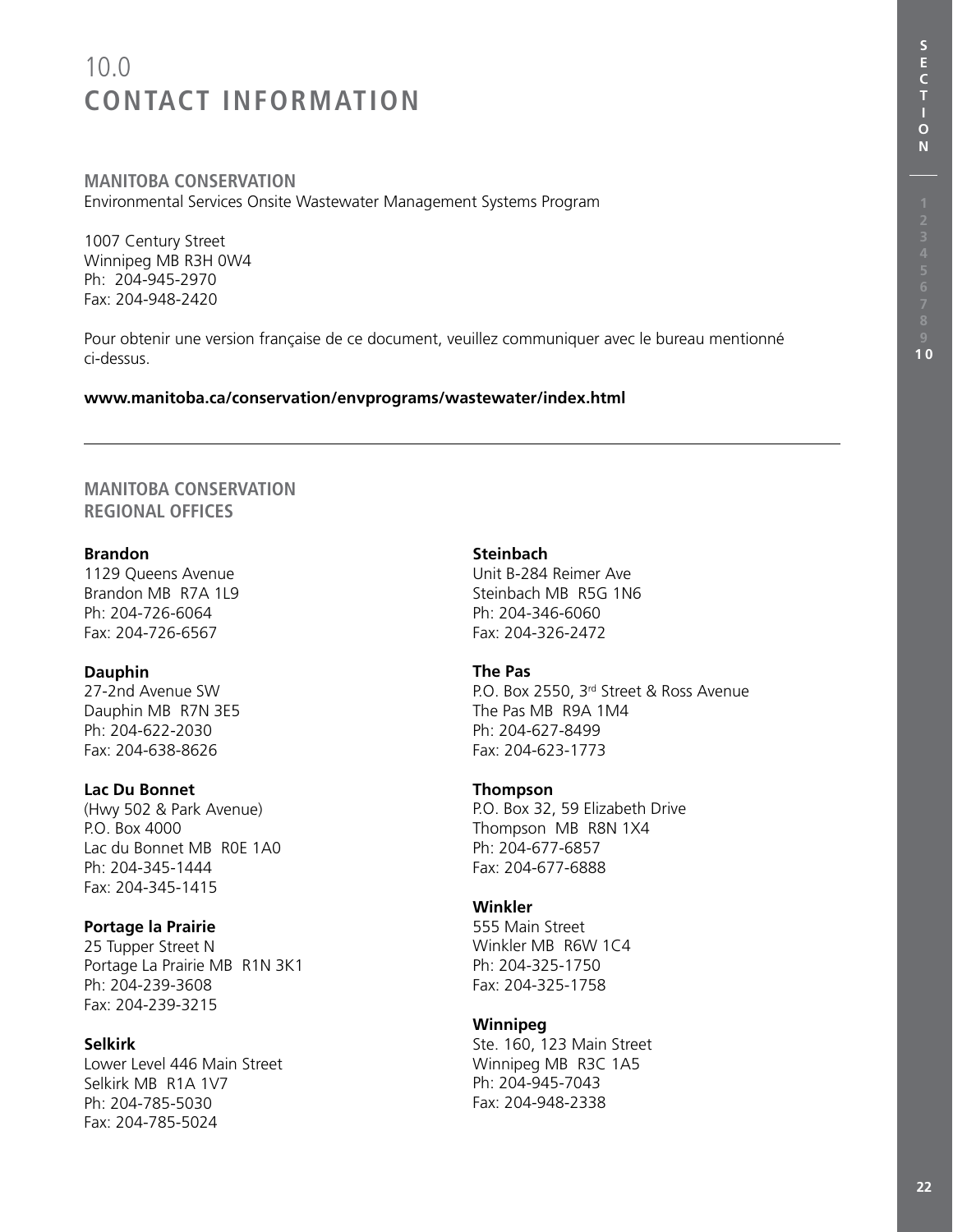